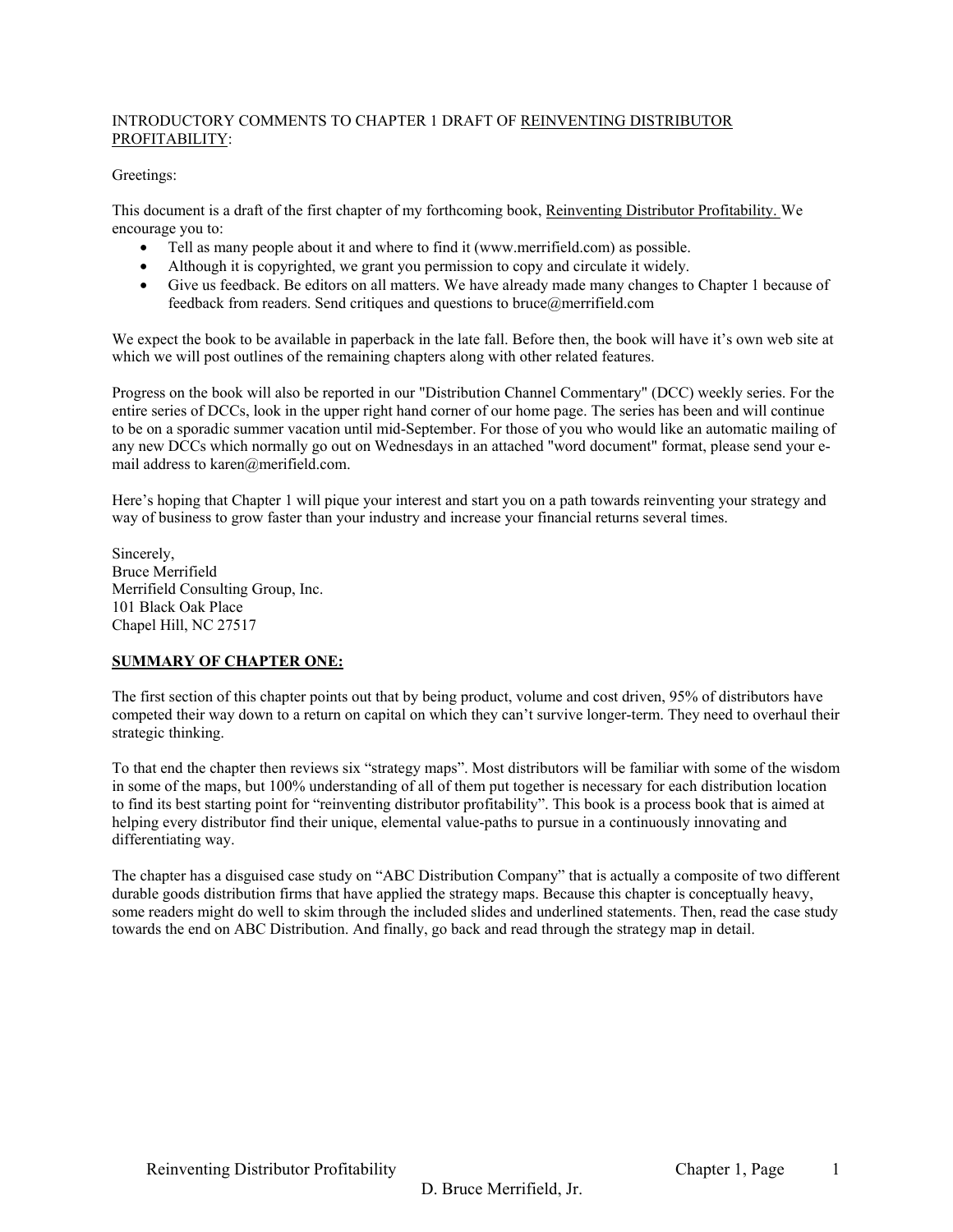# **CHAPTER ONE**

# **RETHINKING STRATEGY**

# **Chapter Brief:**

Productivity is the essence, of profitability, of competitive advantage and therefore of survival. But increased productivity goes far beyond cutting costs. Profitable distributors, (and there are some) operate targeted strategies. As a result, the top 10% of all distributors, even in 2001 a recession year, averaged pretax returns on total assets (ROTA) of 15.4%! The bottom 90% of distributors averaged 5.4%, about the same as risk-free bonds.

The point that these data make is that being driven only by product, volume and cost, in a hypercompetitive environment, is a recipe for extinction, with the dumbest, most desperate distributor determining the bottom price for 90% of the distributors who follow this terminal strategy. By contrast, the top 10% have developed specific strategies which maximize "value" to both the consumer and to the distributor. Moreover "value" varies not only from niche to customer niche, but also even for each customer within a niche.

This chapter identifies five critical procedures for (1) defining profitable niches; (2) for measuring the value and composition of each niche; (3) for developing a service formula for effective selling into a profitable niche; (4) for managing lowest cost niche-focused economics; and (5) for deploying resources now spent on losing accounts. There is no magic here, just solid planning and execution, which a determined CEO can manage in a reasonable time. Remember: 40% of all accounts generate 155% of the profits before income tax (PBIT), but the other  $60^{\circ}$  of all accounts lose 55% of PBIT.

Sustained distributor growth and profitability is feasible even in economic down turns, but a concerted and well-guided effort is required. Reinventing Distributor Profitability provides the guidance.

|       | A DISTRIBUTOR CUSTOMER PROFIT<br><b>RANKING</b> |                |                  |  |
|-------|-------------------------------------------------|----------------|------------------|--|
|       |                                                 | % of Customers | What % of "PBIT" |  |
| Map 1 | Top                                             | 10%            | 95%              |  |
|       | Top                                             | 20             | 145%             |  |
|       | Top                                             | 40             | 155%             |  |
|       | Other                                           | 10             | <b>Breakeven</b> |  |
|       | <b>Bottom</b>                                   | 20             | (55%)            |  |
|       |                                                 | 100%           | 100%             |  |

# **A FINANCIAL PROBLEM FOR DISTRIBUTORS**

We are currently at a crisis point within independent distribution channels in the US. Over 90% of wholesale distributors have a "strategy" that isn't making enough profits to survive the slow-to-no growth, no-pricing-power future that will persist for the foreseeable future. Is their financial pain great enough to consider reinventing their "strategy" and operational ways? Time will tell.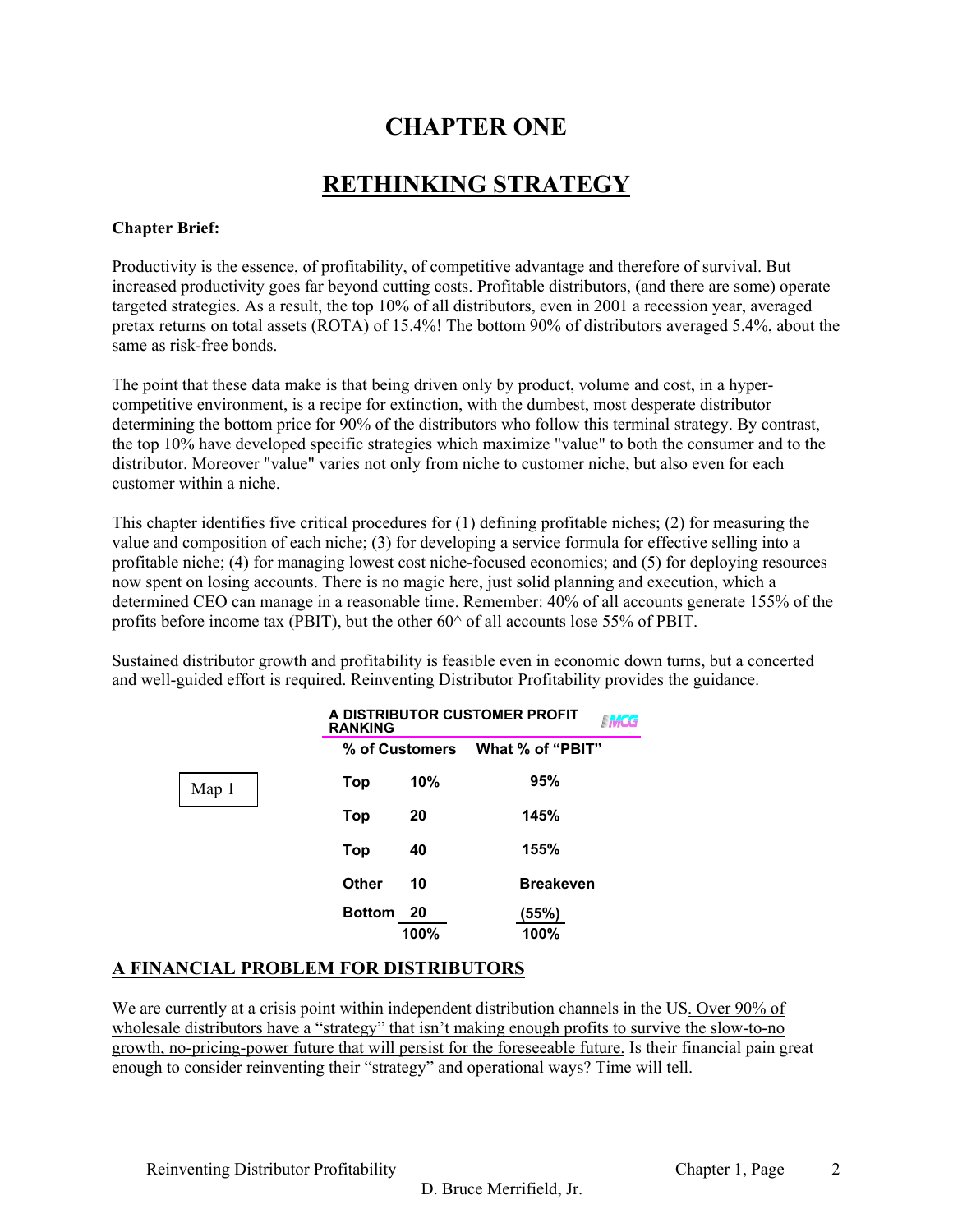To measure the unfolding crisis, I stay in touch with my old friend and professional colleague of 20+ years, Al Bates, the founder and Chairman of The Profit Planning Group in Boulder, Colorado. Al runs comparative financial surveys for over 40 different distribution channel groups. He has amassed a 10+ year database of financial history for about 4000 companies with over 12,000 distribution locations. These firms vary in size from the smallest to the largest.<sup>1</sup>

Al's database reveals troubling profitability trends for distributors. The one best comparative ratio to use for all distributors is pre-tax return on total assets  $(ROTA)^2$  for which the trend is not good. The ROTA averages for the entire database trended to a bottom in 2001 and appear to be, depending upon the channel, sliding a bit further or holding steady for year 2002 numbers that are starting to be published. In '01, **the bottom 90%** of all distributors in the database averaged a measly **5.4% ROTA,** while the **top 10% averaged 15.4%**. With clever use of debt leverage, the top 10% can make 4 to 6 times the after-tax return on shareholder's investment (ROI) that the bottom 90% did in 2001, and they have been growing faster. Good comparative performance in tough times is possible with the right strategy!

# **THE ROOT CAUSE PROBLEM: GETTING PAID FOR SERVICE VALUE**

Poor ROTA numbers are symptoms of what root cause problems? Many distributors are quick to portray themselves as victims of a truly poor economic environment. Supply exceeds demand and is still growing. There is, at least, a 25% domestic, excess capacity to make and perhaps distribute tangible goods in all channels. Meanwhile, less expensive capacity to manufacture most tangible goods is and will continue to grow much faster than global demand for a number of reasons.<sup>3</sup>

Many smaller, domestic manufacturers are now starting to shift production to China before big distributors beat them to it with their own private label brands from the same Chinese factories. I have seen equally excellent products from China that have had landed costs of 10 to 15% of what domestic manufacturers have been charging (for how much longer?). Moving manufacturing to China is taking on a still-accelerating, gold-rush mentality.

Because of the both the China production factor and hard pressed end-users shopping more aggressively, pricing power will not exist for the foreseeable future, and the margin erosion game will continue. The game often goes like this:

- A good customer of yours puts business out for bid.
- A "dumb competitor" using marginal cost thinking bids lower;
- You get a chance to meet the low bid and do to keep the business using marginal math.
- Having lost margin dollars needed to pay the bills, you go after some new business with marginal cost thinking and get to play the "dumb competitor" role to some other entrenched distributor.
- The result is a downward spiral "started by the other guy" with the "dumbest, most desperate" competitor" determining the bottom price for 90%+ of distributors who are price takers.

What happened to getting paid for "service value"? Put to a test, how many of us can specifically and confidently define "service value" in way that is both meaningful to the customer and profitable to the

<sup>&</sup>lt;sup>1</sup> Al Bates authored a big study on 10 year trends entitled "Improving Distributor Profitability" available from www.nawpubs.org.

<sup>&</sup>lt;sup>2</sup> Productivity is output (profit before interest and taxes) of a system (firm) divided by input (total dollars of assets invested). The capital invested doesn't care about sales, margin %, expenses – just give it a high enough return and it will stay. Too low and it will convert back into cash and seek a higher return somewhere else.

<sup>&</sup>lt;sup>3</sup> To understand how the "dollar standard" global economy over-stimulates third world manufacturing capacity headed for the US, check out: The Dollar Crisis by Richard Duncan. Wiley, 2003.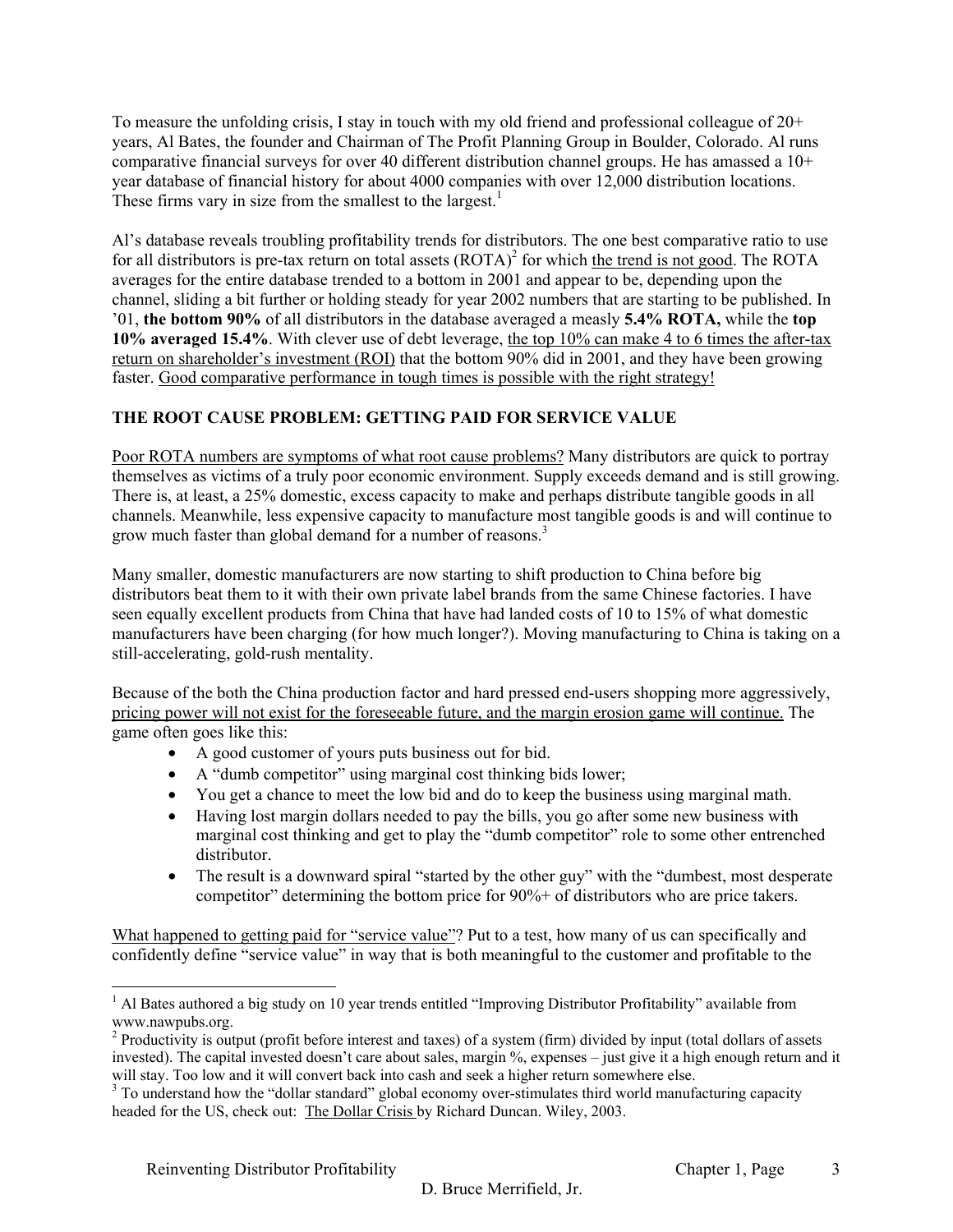distributor. The definition of "value" will vary generally by customer niche and then more specifically by each customer within a target niche. Most distributors could do a much better job of:

- Defining their most profitable customer niche(s)
- Defining their total service value offering and service metrics for those niche(s)
- Measuring, achieving and selling that service formula better than anyone else
- Executing at the lowest cost, because of better customer niche-focused economics
- Financing the improvement of their better, focused service by re-deploying resources spent on, heretofore, losing accounts that are in other niches for which the distributor has no chance of dominating locally.

Having a current strategy of "good service"- in a general, well-meaning sense for too many different kinds of customers - isn't providing the competitive edge needed to avoid becoming a price-taker. Hoping to be a survivor amidst too many me-too sellers doesn't look promising.

If any readers have been blaming the economy for their weak numbers and think they compete effectively with the general statement of "good service", then your temperature may now be rising. I apologize, and encourage you to relax, because you are in good company. All of us, even the top 10%, are guilty of the same shortcomings to some degree. Instead, take a deep breath, and skim through the "customer IQ quiz" at the end of this chapter. Perhaps 1% of all distributors would pass the quiz, the rest of us have lots of upside opportunity if we should choose to determine the right answers.

# **WHAT IS A GOOD ROTA TARGET?**

Isn't a 5.4% ROTA average for the bottom 90% at least survival? For now, yes; long term no. The return isn't enough to give shareholders a minimum return on their investment considering the risk that they are incurring for being in a typically private, illiquid investment. Good capitalistic stewardship demands that shareholders should sell, exit, liquidate or fix the bottom 90% of distributors as soon as possible. (How's that for a thoughtful shareholder challenge, especially in a family business?)

If the shareholders don't do something, then the best employees, customers and suppliers will leave for greener pastures (like the top 10% of distributors) as soon as they can. A 5.4% ROTA will not generate enough re-invested profits to finance even a mediocre improvement path for these other stakeholder groups.

The top performing distributors, in the meantime, are not only making and reinvesting more money with the same tough economy, they are growing faster than their industry average as they slowly take from the bottom 90% on a profitable basis. How? I would assume that: they have a more precise definition of a best strategy for their firm; and that, they have been doing more innovating and investing in a more strategically focused way than the bottom 90%. If the bottom 90% don't stop waiting for the economy to get better and settling for being survivors, then most share the risk of frogs sitting in a pot of slowly heated water: being unable to jump before being boiled.<sup>4</sup>

What is a minimum average ROTA that a distributor needs to keep all of his stakeholders – employees, customers, suppliers and shareholders – satisfied (although not the company of choice for the best quality stakeholders) for the long run? In our current total investment environment, I would guess about **a 10% average ROTA**, which isn't easy to achieve when you are trying to survive a tough economy.

<sup>&</sup>lt;sup>4</sup> Biological phenomenon: when frogs are placed in a room temperature pot of water that is slowly heated, the warmer water makes the frogs groggy and unable to jump before the rising heat finally boils them to death.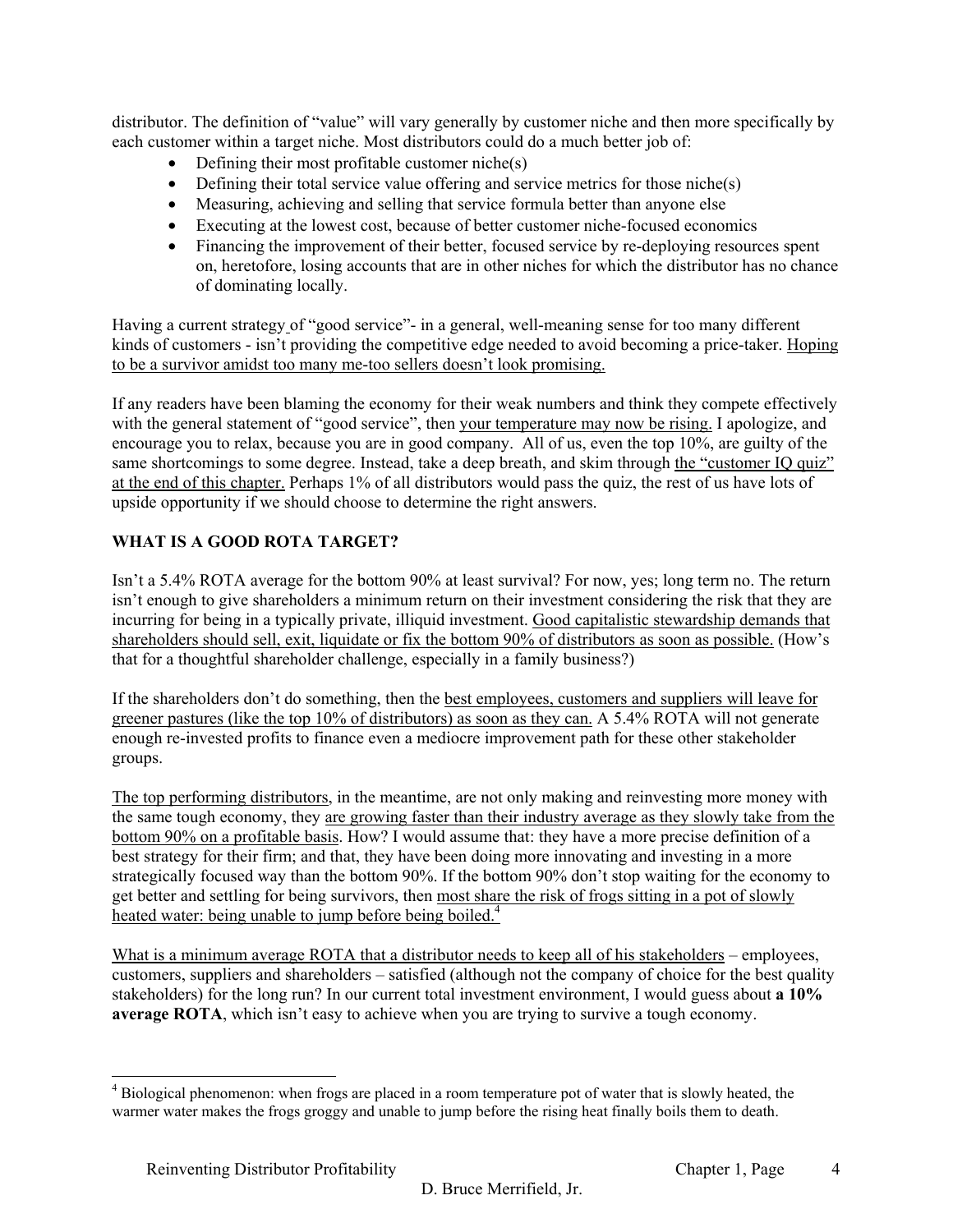Besides a lack of strategic focus and clarity, there are two other factors that could be holding distribution CEO's back from orchestrating successful turnarounds: past commitments and lack of extra resources. Distributor CEOs/principals are, generally speaking, a conservative, hard-working, upright and conscientious group who have all made past commitments to stakeholders during better times. When wage cuts have had to be done over the past few years, CEOs have often taken the first and biggest reductions. They then have been the ones to lead by example by putting in more hours to shoulder more tasks that used to be done by those who are now gone.

Most executives that I have visited with also know how to run their businesses a lot better than they are doing, but they don't have or feel that they can afford the up-front investment in resources – time, talent and treasure – during these tough times. When we are underwater breathing through a bent reed it is tough to rethink how we might get to high ROTA land. We, instead, tend to reflexively just hunker down, do what we know how to do harder, faster, more cost effectively in an effort to survive while waiting for a recovering economy to provide some relief and flexibility as it always has since WW2.

# **THE LONG-AWAITED ECONOMIC RECOVERY MAY NOT HELP**

Hunkering down and waiting for economic recovery relief hasn't worked so far in the "post-bubble" period since there hasn't been a strong recovery! (Distributors of MRO goods to manufacturing plants have weathered 36 straight months of manufacturing layoffs and counting). According to the "normal recovery" pattern since WW2, our current economy was supposed to respond to each of three rounds of economic stimulus – lower interest rates, more money supply and tax cuts – in each of the past three years. However, for the first time since 1929, three rounds of medicine have not worked.

As I write this (08/03), economists are still hoping that their consensus forecast for a "second half recovery" will happen the third time around. After three straight quarters of anemic activity around the globe (except for China) plus massive stimulus in the US, Europe and Japan, we are due for some sort of a bounce. But, any bounce will run into the following headwinds:

- Rising factory unemployment due to still accelerating Asian import growth to the US;
- Our growing, collective debt mountain \$38T of interest bearing debt supported by a \$10T economy. Debt is currently growing five times faster than the economy; can we borrow and consume our way to prosperity and a sustainable recovery? Will consumers spend or save their tax rebates? Is there any pent up demand left for autos and houses? The two industries that normally pull us out of recessions never went into one.
- $\bullet$  25% + excess plant capacity. Why spend on capital expenditures when revenue forecasts are flat with excess capacity on hand?

Modest recovery or not, the global excess capacity for physical products coupled with slow growth, at best, guarantees **no pricing power for sometime**. Instead of using hope for a strategy, perhaps it is time to systematically re-think our company strategy using some different lens or "strategy maps". Most every distribution location has hidden upside potential and a best affordable, do-able path out of the swamp to a higher ROTA point in the marketplace, if we could just see it with the help of some new perspectives.

For generating new strategic perspectives, we will do, in this chapter, an overview of six "strategy maps" with more in-depth detail in subsequent chapters. Many readers may know much of the theory behind most of the maps, at least in an intuitive way, but that is not sufficient for either gaining breakthrough insights or for convincing ALL employees to support a general reweaving of corporate capabilities. We have to be able to teach all employees the why's and how's of what these maps suggest in a comprehensive, integrated, understandable and believable way, so they can be part of the solution instead of part of the problem.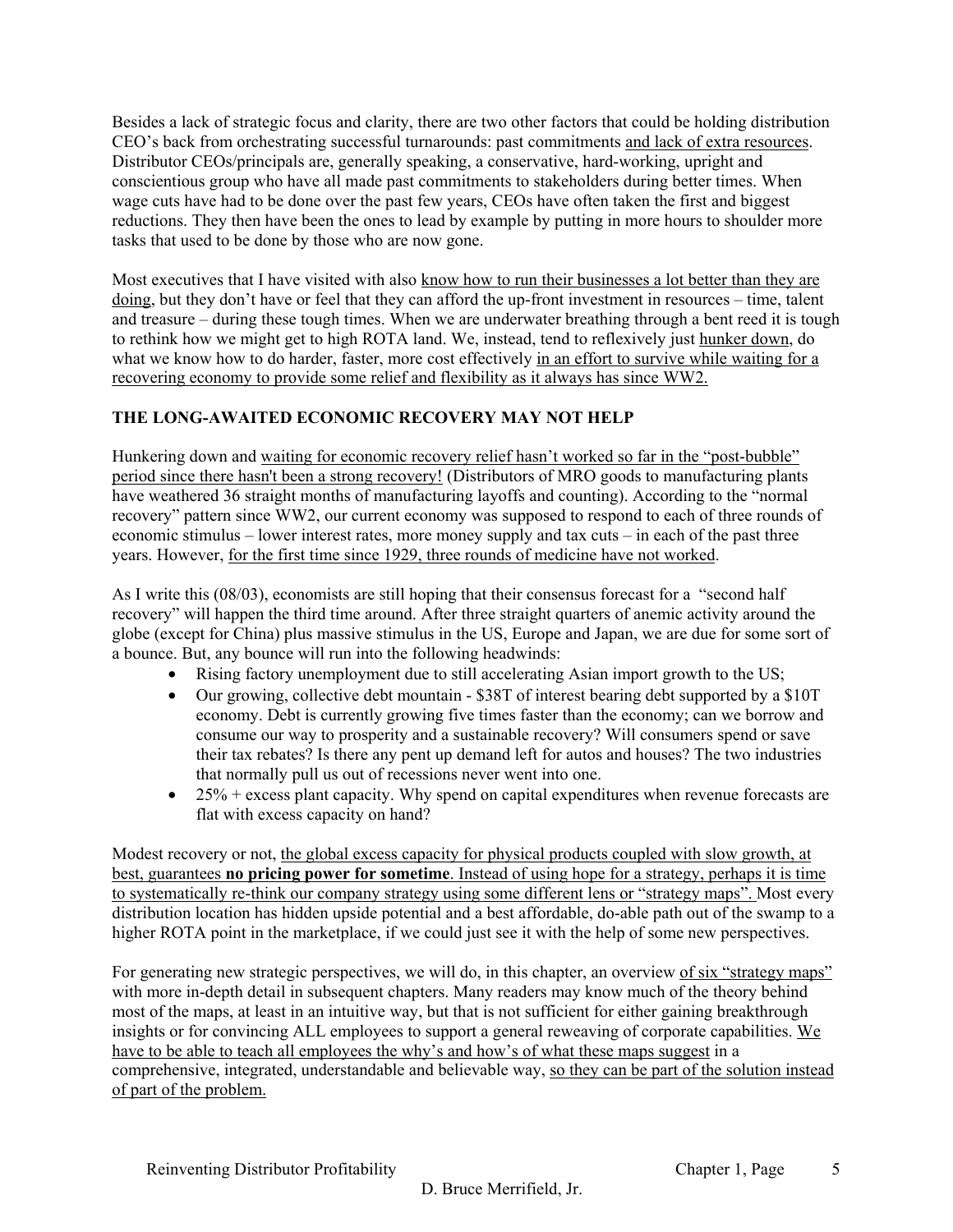# **"STRATEGY MAPS"**

After reviewing the six "strategy maps" that follow, we will systematically apply them against our "traditional thinking and practices" in Chapters 2 and 3. This exercise will help us to name and claim the ineffective assumptions and cultural habits that have been holding us back from being more successful at doing more of what we know we should. Then, with hopefully more open minds, we will be able to revisit and apply strategy map wisdom in far greater detail in later chapters.

# **MAP #1: CUSTOMER PROFITABILITY RANKING REPORTS ("PBIT/CUSTOMER"<sup>5</sup> )**

Here's an assumption followed by a related question:

Assumption: "Our strategy is where or how we make our sustainable profits."

Question: "Where do you make your profits; from your products or from your customers?

If we had to choose one of the two as the primary creator or driver of profits, most distributors today would say "customers", because their products are commodities that all other competitors already do buy. Exclusive supplier franchises that will grow both sales and profits if we just do what the manufacturers tells us to do, generally don't exist for most distributors any longer.

As for the profitability of customers, most distributors know that not all customers are profitable and that the profitable ones vary in degree. Few would know of or believe the "150/20 rule" which states that: on average 20% of a distributor's customers will generate 150% of their profit before interest and tax  $(PBIT)$ .<sup>6</sup> This pattern was confirmed by the results of a customer profitability analysis that I did (figures below) before launching a turn-around for a distribution company in the early '80's.

Map 1

 $<sup>5</sup>$  PBIT = profit before interest and taxes. It is a synonym for "earnings before interest and tax" (EBIT) and</sup>

<sup>&</sup>quot;operating income". I will use "PBIT" and "PBIT/Customer" continuously throughout the book. <sup>6</sup>

From, Angel Customers and Demon Customers by Selden and Colvin. Portfolio Press, 2003. P. 56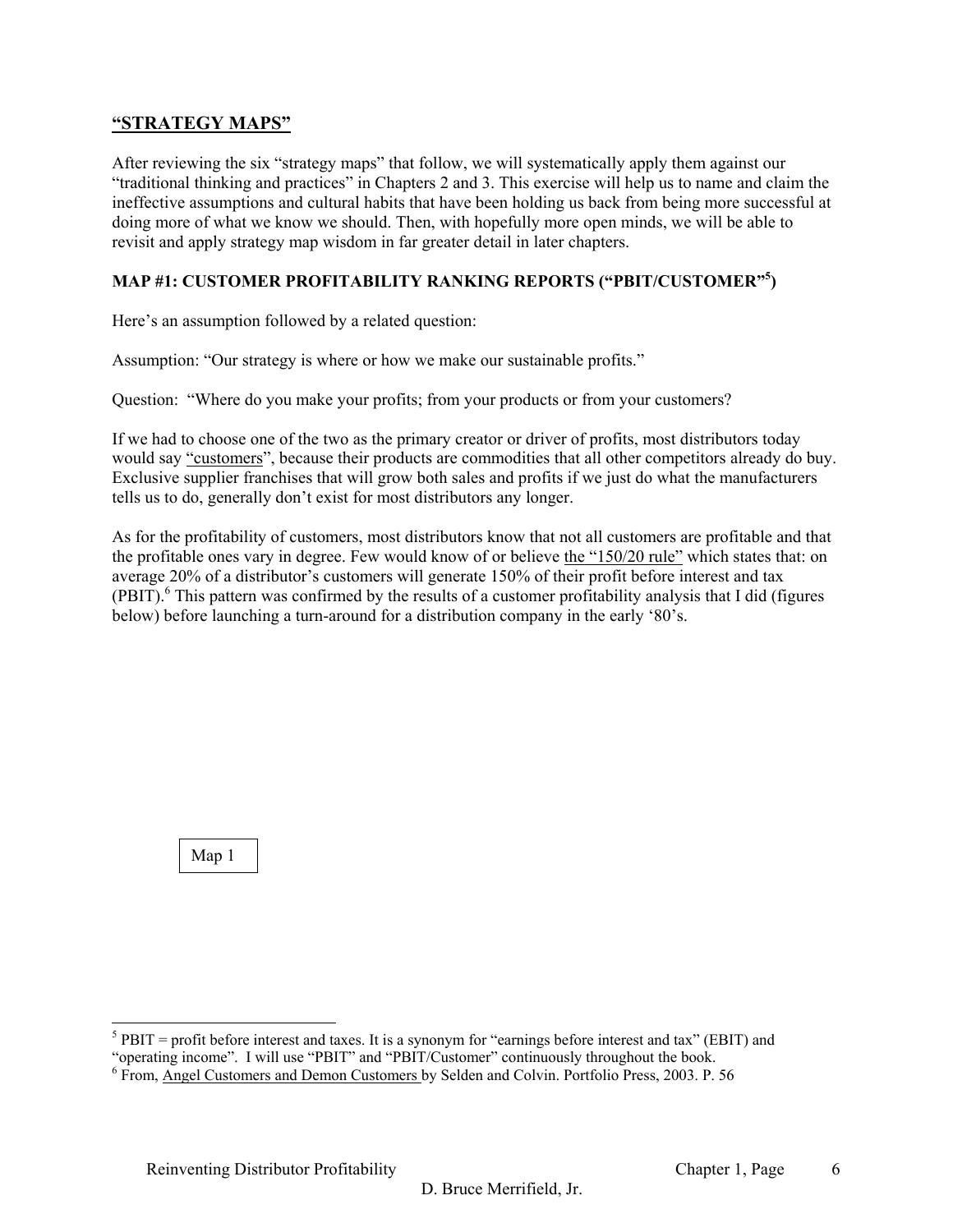| <b>RANKING</b> |                | A DISTRIBUTOR CUSTOMER PROFIT |
|----------------|----------------|-------------------------------|
|                | % of Customers | What % of "PBIT"              |
| Top            | 10%            | 95%                           |
| Top            | 20             | 145%                          |
| Top            | 40             | 155%                          |
| <b>Bottom</b>  | -20            | (55%) Breakeven               |
|                | 100%           | 100%                          |

Every distributor's top 10, most profitable customers are unique to them. The distributor and its top 10 accounts have, perhaps unknowingly, trained each other to match up inventory breadth and depth fill-rate capability with customer needs. This needs-service match is a unique, local-stocking, service value proposition that no other distributor happens to have at the moment. And, once defined this service capability can be easily improved to support fast, incremental and very profitable growth.

These 10 accounts will be key guides for helping any distributor to better define and penetrate what their historic, perhaps somewhat hidden, best strategic niche has been. Customer profitability, ranking reports generate a number of different plays that will be covered in detail in Chapter 4. These plays will help every distributor to reweave their culture around being "customer profitability centric". The "PBIT/customer strategy map" may be the single most important map for new insights. Ah! I can hear the "Yes, but" questions popping up in your mind already. Most of them will be answered in Chapter 4's in-depth discussion of the how's and why's of customer profitability analysis. For now, lets move on with the overview so we can use the maps to surface our cultural thinking habits in Chapters 2 and 3.

# **MAP #2: "IRON BUTTERFLY ECONOMIC\$"<sup>7</sup>**



**TPC - total procurement cost; T+E = turn + earn TSSC - total sales/service cost; BE - breakeven**

 $^7$  "Iron Butterfly Economics"(IBE) may confuse you for two reasons: the "Iron Butterfly" is a heavy metal rock group that released its first album in '67. In July of '68, the released a second one with their biggest hit, *In-A-Gadda-Da-Vida.* Then, there is a book entitled "Butterfly Economics" which is on chaos theory. My hope is that I can give new, unforgettable meaning to "IBE" for use in teaching channel partners how to work better together.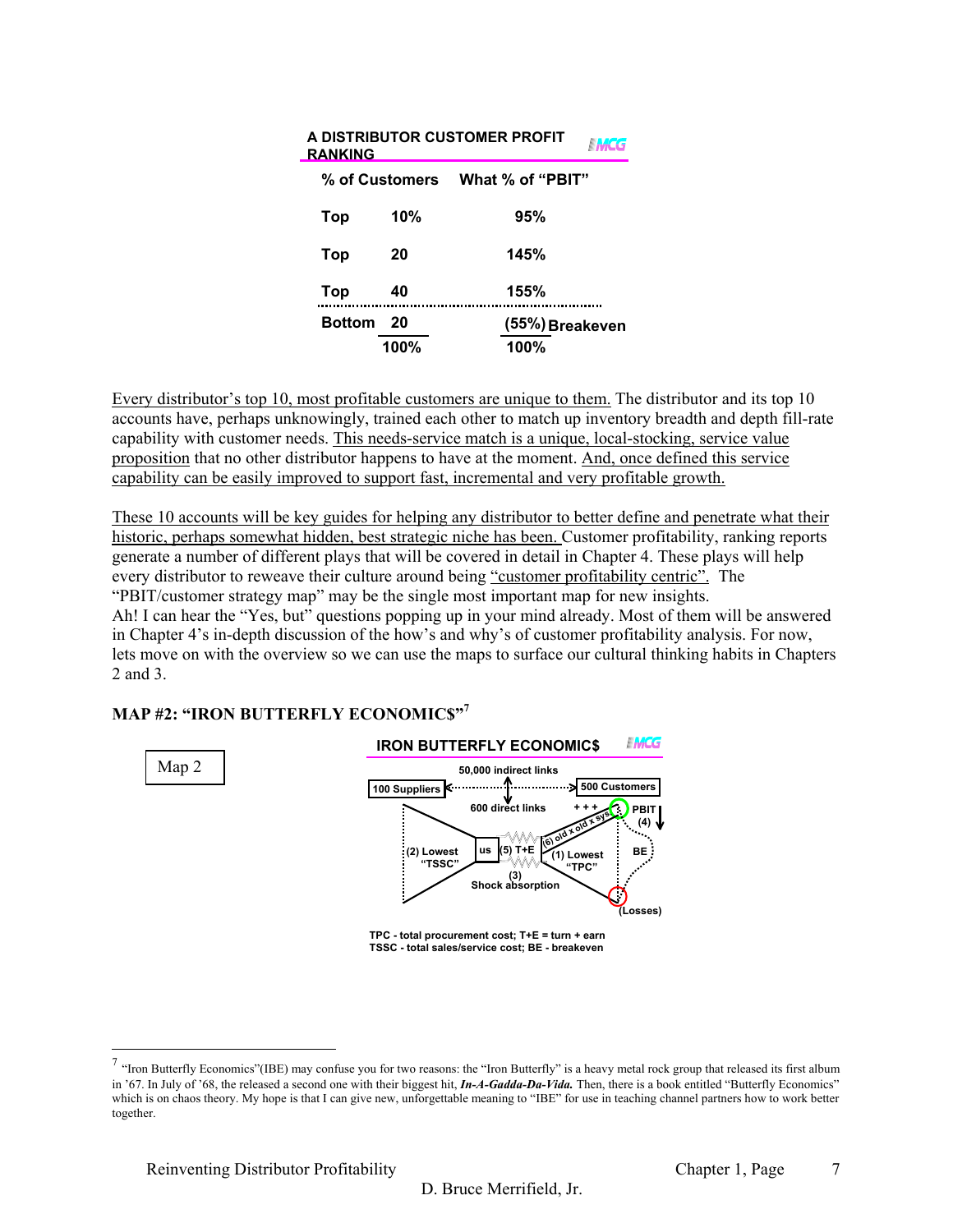Don't be scared by this slide's complexity, it explains a number of foundational concepts for distribution from which all distributor strategy must be built. First, here is an explanation for the phrase. I choose "iron" to connote reflect the fact that physical goods distribution is an irreplaceable function in the channel. The "butterfly" (or some may prefer "bow-tie") comes from the general appearance of the diagram. And, the "economic\$" has to do with the transactional cost consolidation benefits of a "hub" or in this case distribution location.

# HUB ECONOMICS

What are the hub economics? There are a number of elements to the answer. On a big picture basis, there are two scenarios for connecting suppliers with (end-user) customers. First, imagine that the box in the middle of the diagram is a distributor that buys from 100 suppliers on the left in large, skid or truckload, quantities that come into a warehouse that has perhaps 10,000 Stock Keeping Units (SKUs). Then, 500 active accounts on the right order items in small quantities. The number of direct lines it would take to connect the 100 suppliers directly to the 500 customers would be:  $100 \times 500 = 50,000$ . If, alternatively, each supplier sells into a distributor that in turn sells out to 500 customers, the number of direct lines becomes:  $100 + 500 = 600$ . Can you intuitively appreciate that the huge consolidation of lines from direct selling to indirect selling saves both suppliers and customers a lot of transactional costs?

To dig deeper into exactly what these transactional savings are and what they are worth, we should look at:

- The 11 elements of "total procurement cost" (TPC) for customers. $8$
- The elements of "total sales and service costs" (TSSC) for suppliers.

These costs will vary for every channel partner relationship. But, generally speaking for now: end-users pay a higher price per unit when buying from the distributor than if they bought in larger quantities directly from the supplier. But, when they buy from a distributor, the other 10 elements of their TPC will go down more than their price will go up. End-users receive a better total economic value or lower TPC at a higher price than direct buying.

On the flip side of the equation, suppliers could sell direct in smaller quantities to many more customers at a higher price per unit than what they sell to distributors in bulk. But, the suppliers' total costs for selling and servicing 500X more customers and orders will rise much more than their incremental markup margin, so they will make less profit. Suppliers can reach more customers, sell more total volume and make more money by going through distributors.

# SHOCK ABSORPTION SERVICES/FEES

l

Another hub economic element is the value of "shock absorption" services (#3 in the diagram) provided by distributors for both sets of channel partners. Inventory buffer value is most important to those manufacturers with the longest, most variable lead times and/or the most unpredictability in the local demand for their products. The buffer value is most important for customers that have the most frequent, random, emergency needs in both variety and quantity of goods.

 $8$  For more on "TPC" go to www.merrifield.com, click on articles and check out articles #ed 4.2 and 4.3. "Selling the lowest TPC" will be covered in detail in chapter\_\_. The definition of and selling TPC are also the topics in modules 4.11-13 in the Merrifield video, "High Performance.." The 11 elements fall into two sub-categories: buying costs (price, shopping time, paperwork, expediting, mistake curing, receiving) and holding costs (storage space, inventory financing, control, shrinkage, taxes/insurance).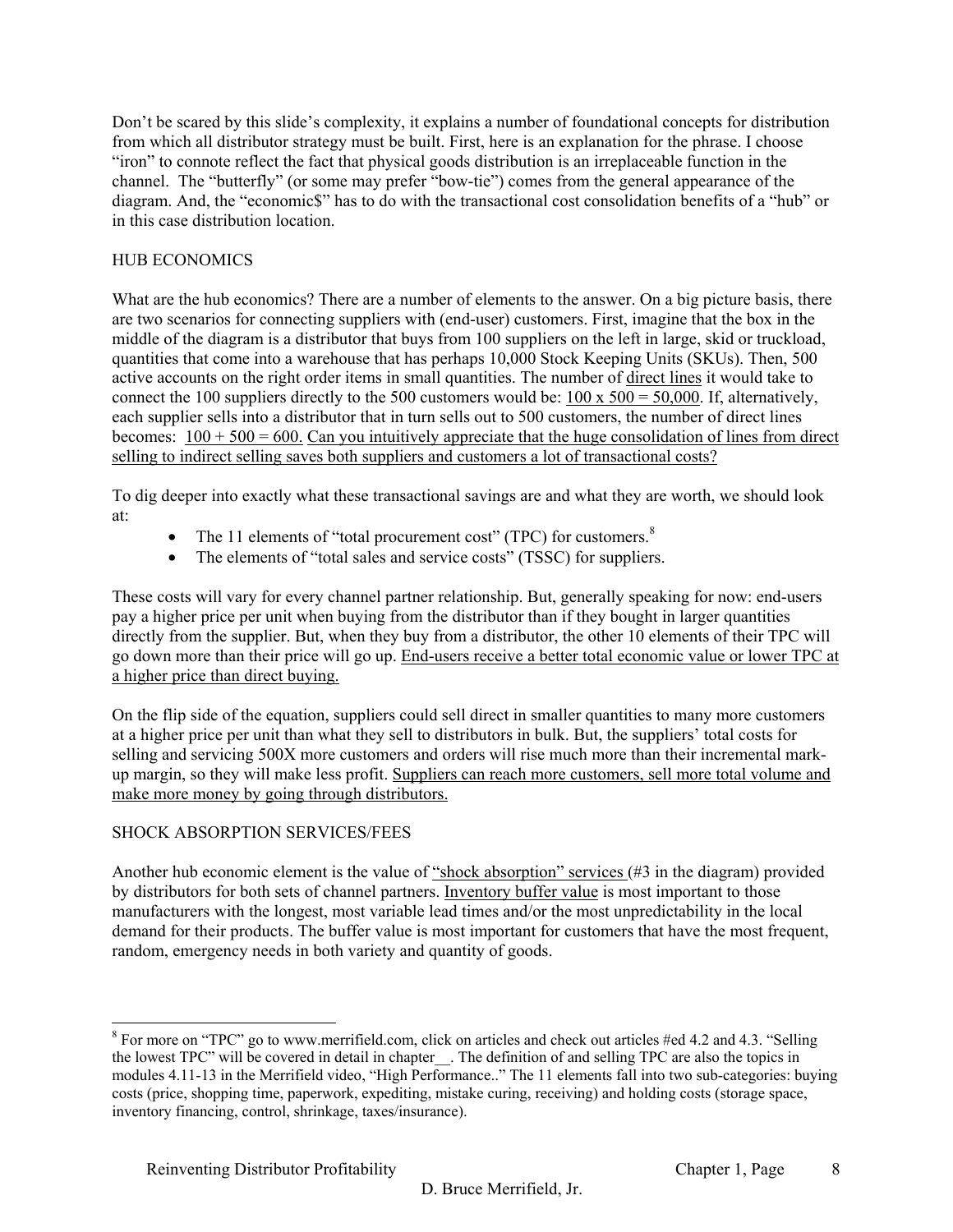At the other extreme, manufacturers of consumables (e.g. disposable diapers) that have steady, predictable, high-volume, local demand may ship directly to a retailers store or distribution center in big quantities and the stores still get high turns. In such cases, the independent distributor has seemingly been eliminated or by-passed. The reality, though, is that both the manufacturer and the big retailer have both absorbed the costs of doing the irreplaceable distribution function into their own operating budgets.

Another common shock absorption service by distributors for customers is to "solve my uncertain or odd product need". Like an experienced hotel concierge asked to find seemingly odd items at the spur of the moment, the experienced distributor does solve most special problems quickly, because they have done them all before for other channel partners. A rare problem for one channel partner is a perhaps even a routine one for the intermediary that serves as an out-sourced, economy-of-solution provider.

Because out of sight is often out of mind, channel partners will often take these shock absorption services for granted and free, if distributors don't measure true, extra costs and values and market them to earn special fees to insure making a profit. Distributors assume they will cover these costs and then some with their markup on their regular product sales to the customers, but according to PBIT/customer analysis they usually don't. 80% of the typical distributor's customers are currently at break even or profit losers.

# MAXIMIZING BUTTERFLY ECONOMIC\$

Perhaps the biggest insight that can come from the butterfly slide is the result of combining points 4, 5 and 6 on the slide. The # 4 is located at the "high, positive PBIT" end of the bell-shaped curve for customer profitability that has been drawn down the right hand side of the slide. What dynamics account for why our most profitable customers are that way? There are two inter-related causes. These customers buy a lot of the same, (#5) high-turn x high-earn SKUs from us on an (#6) (semi) automated, larger-thanaverage order size basis with predictable, annual volume. Another phrase for this type of purchasing activity is that "old"(good volume) customers are buying "old"(good selling) products on a "systematic" basis. On the slide, the shorthand for this pattern is: "old x old x sys".

The more line items a customer can buy from us per order, the more TPC value we are delivering to them. If we, for our part, have all of the right items in stock and execute without error, then we do fulfillment at the lowest total sales service cost. The difference between their maximum TPC value and our minimum TSSC is a distributor's primary source of structural, sustainable profit power for warehouse sales.

A competitor can offer lower prices on one big volume item that a core customer may buy, but the incremental cost to the customer of having two suppliers with two sets of transactional costs will exceed their price savings. For a competitor to be a real threat to us, they would have to stock ALL of the same, right items, in the right stocking quantities at the right location with consistent fulfillment execution AND then offer a lower price. But, could they then get enough other similar customers buying a common basket of items to get even more turns to offset the lower earn they will have from their price cutting? Not if we dominate the niche of customers that buy the common basket of items!

A summary set of math relationships for butterfly service economics is:

# **Customer service/TPC value > our price > our cost => structural, sustainable PBIT POWER**

Big Question: How can we further maximize butterfly economic\$ by selling yet more "old items to more old (common niche need) customers and do so on a more systematic, routinized, automated basis?

- Identify a common group of customers that all buy the same basket of common items.
- Selectively, strategically round out that special sub-group of one-stop-shop items and beef up our investment in them to have the highest, local, competitive fill-rate capability.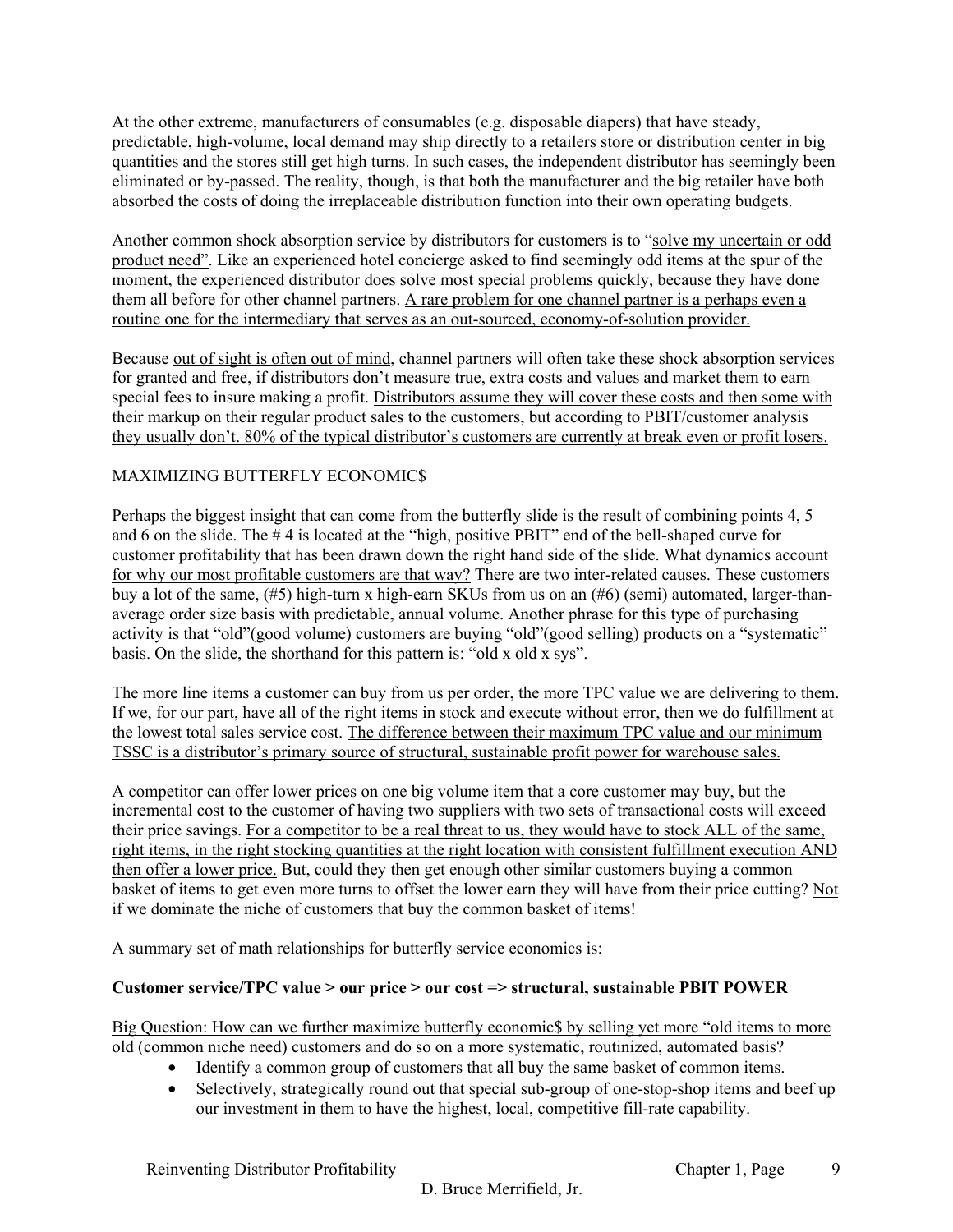- Team-sell the 5 to 10 most important customers on TPC system possibilities.
- Go for a high share, 50 to 85%, of the most profitable customer volume within the target niche, so that their collective demand will give us a high turn-earn for the investment in the common basket of items.

There will be more on butterfly economic\$ throughout the book. For now, the first two maps explain a paradoxical promise of the book. Strategy by definition is what makes your business different by having a unique, valued offering that produces profits. You can only achieve a competitive edge, by not following and matching the herd. How can a book's one recipe for reinventing distributor profitability give all distributors different strategic outcomes? By applying the maps for PBIT/customer and butterfly economic\$, most every distribution location will find their own unique strongholds from which to begin value improvement and customer niche penetration paths.

Here is an analogy. Most distributors have been spraying too many product (promotion) offerings at too many customers for a long time just like spraying spaghetti at a wide wall hoping some will profitably stick. For accidental and mysterious reasons some clumps have profitably stuck better than most. The PBIT/customer drill reveals a unique starting point for any distributor, and butterfly economic\$ applications will help any distributor to figure out:

- Why the profitable accounts that they dominate are that way, and,
- What unique common item baskets can be sold more thoroughly to what unique, local niche of customers on a high-value, low-cost basis?

This book is a process book that is aimed at helping every distributor find their unique, elemental valuepaths to pursue in a continuously innovating and differentiating way.

# **MAP #3: CORPORATE LIFE-CYCLE CURVE**

Most of you have seen the s-shaped life cycle curve below. It can be applied to the growth rates and stages of maturation for products and industries. The diagram below has some additional features.

The bell shaped curve underneath the s-curve illustrates how an industry's year-to-year growth rate will continue to accelerate to an inflection point in the S-curve (2), then decelerate to some mature replacement grow rate (3). The bell curve also reflects the growth rate for the number of individual competitors that jump into an exploding market opportunity before they then consolidate or exit as the economic competition intensifies during the maturing stage. By example, imports for manufactured goods from China increased 34% in the first quarter of '03 over Q1 '02. This was the highest y-o-y growth rate yet on an ever, bigger base number. The Chinese assault on our manufacturing base is still accelerating; it hasn't yet hit point #2 on the curve. When will it? Who knows? The curve isn't a forecasting tool, as much as a general trend discussion tool.

Most distribution channels –manufacturers, distributors and end-users - are all at point 3 on the s-curve experiencing: consolidation, eroding margins, and a customer needs shift to buying established commodities in a "lowest-cost, demand (pull) fulfillment" (or total procurement cost: TPC). But, most channels persist in giving end-users far more product push/promotional activity than they want.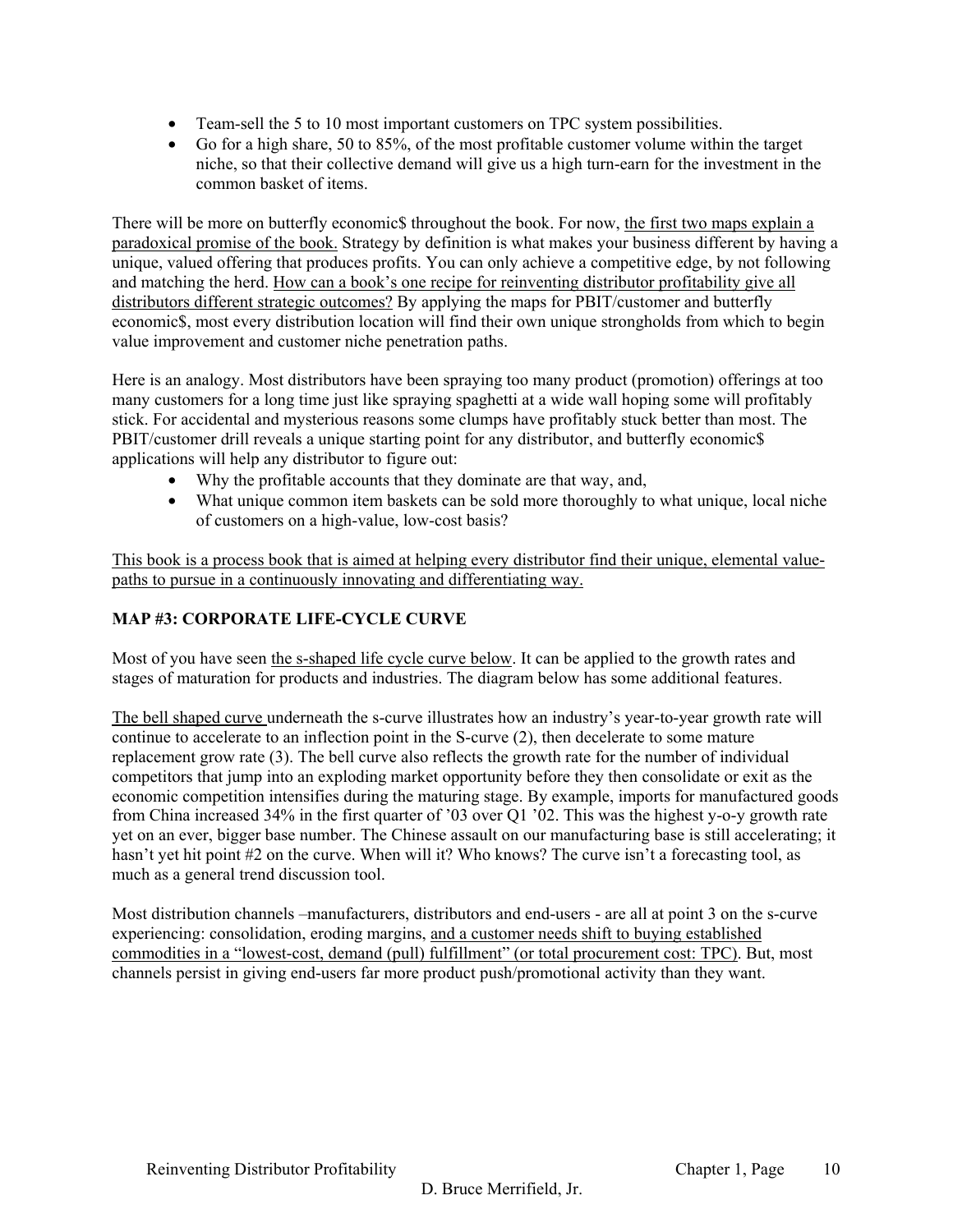

As we look at this slide, a big question is how much does our corporate – culture and capabilities – lag behind what our customers really want and will pay for? Most companies in mature industries lag customer needs by varying degrees. Successful change or innovation is often a matter of minimizing the gap better than the competition. The bottom 90% of the performers in a mature industry are typically more mired in the past than the high performers that have lagged less.

# LIFE CYCLE LAGGARDS- CASE EXAMPLES

Lagging the life-cycle curve is the biggest reason that many of yesterday's star companies have become today's losers. Sears once was the Wal-Mart of America. Corner grocers once controlled the industry with their intimate, trust relationships with their customers, but eventually lost out to bigger, impersonal stores at the edge of town. The corner guys held fast in their beliefs that customers would not want to drive to a store where no one knew their name, etc. On balance, however, the customers had new cars to use and liked the wider, better selections and lower prices. Over ninety percent of the corner grocers disappeared. Many may have died in permanent denial. But, many probably realized that they had to change with the times or die, but just couldn't act to reinvent themselves. Their corporate capabilities were frozen.

A star-to-loser story is happening as I write this chapter. The still top selling book, Good to Great by Jim Collins, focused on 11 star companies including Circuit City (CC) which had the best stock performance of them all. Since the book's research confirmed CC's greatness 3+ years ago, CC's results and stock price have been blown away by both a surging Best Buy and Wal-Mart. One day last February ('03), CC fired ALL of their commissioned sales people. They are now trying to reinvent themselves by mimicking Best Buy's formula of bigger stores, more inventory, help yourself to lower every day prices with hourly employee assistance. CC salespeople were vital in selling \$1000 VHS or Beta-Max machines in 1980, but apparently half the floor personnel, costing half as much in a store twice as large is sufficient for customer's buying electronics today.

(Sears, corner grocers and Circuit City are all retail case studies to which most readers should be able to readily relate. But, for a number of reasons retailers can't reinvent themselves as easily as most distributors can, so don't despair, keep the faith and read on.)

# WHY CAN'T WE CHANGE WITH THE CURVE?

A great strategy is potentially a two-edged sword. Yesterday's heroes had the best-defined strategic capabilities for the times. This allowed them to grow faster with better execution. Their employees who executed and fine-tuned the strategy the best were promoted to top management to become the guardians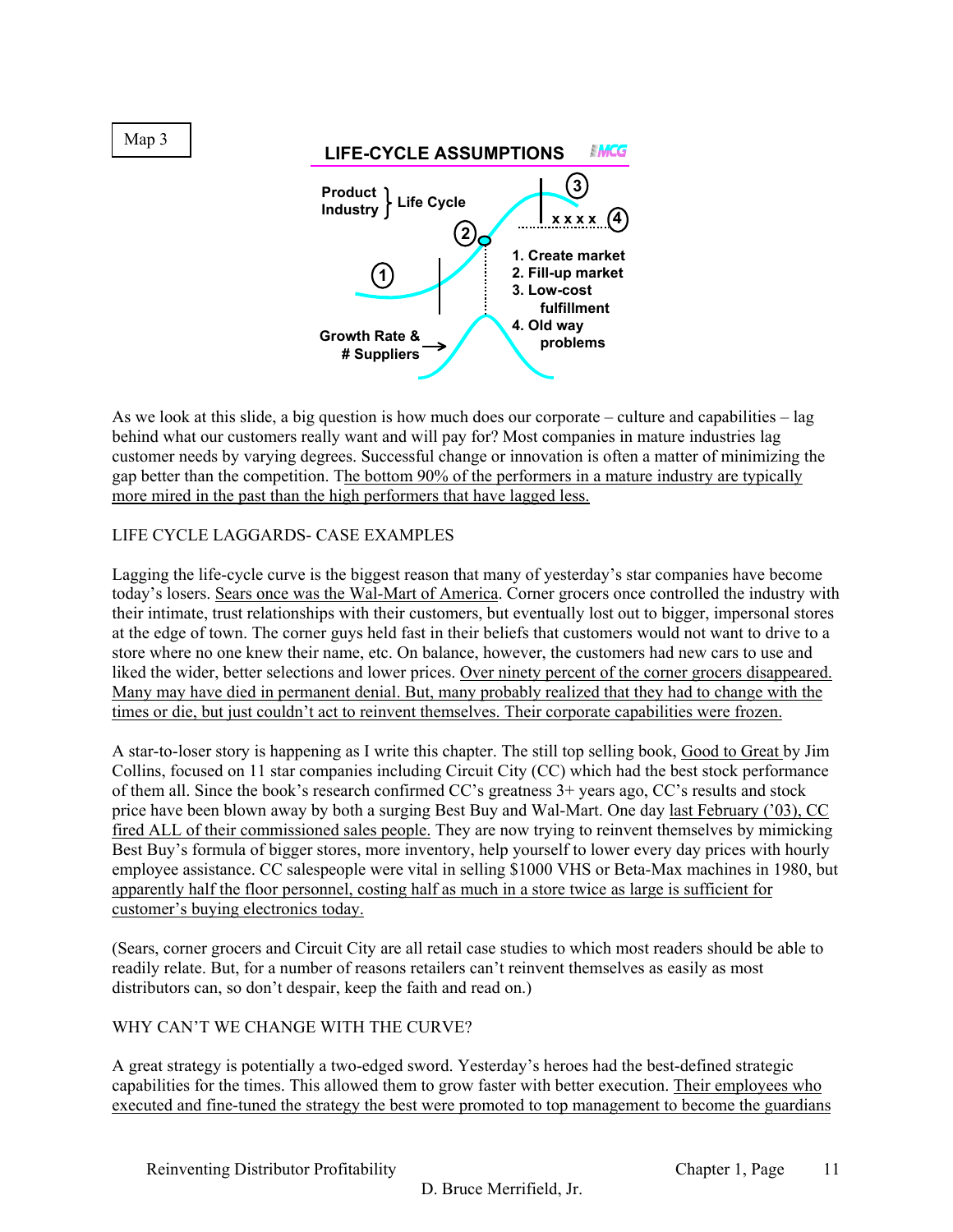of the culture (how we do things here). Even if these culture creatures do see how yesterday's business model is falling short of today's competitive environment (the accumulating "X's" on the shelf at point 4 in the slide), how do they pull it off? They weren't promoted, because they were good at transformational change. While they fret, the most common default response is to just keep doing what the organization knows and responds to, but do ever better and financially tougher. This most commonly results in corporate wheel spinning instead of traditional forward traction.

We will spend a lot of time in later chapters on "change management" that among other things always involves filling gaps for:

- new information reporting needs to measure and manage new strategic intent,
- re-educating everyone on how to realign to pursue new measurable "north stars", and
- dealing with the huge political resistance that always arises.

But, first we have to define just how far we are behind life-cycle curve realities and why which is what we will attempt to do in Chapters 2 and 3.

My guess is that 99% of all distributors could benefit from re-synching, more or less, their corporate capabilities with life-cycle curve realities, especially those that still rely primarily on commissioned, outsides sales reps working geographic territories. This type of selling culture especially locks in the past and militates against all strategic marketing changes. Imagine, for example, a sales force's reaction to a PBIT ranking report that reveals that more than half of their assigned accounts lose money.(?)

# **MAP #4: PURSUING "SERVICE RETENTION THEORY (ECONOMICS)**

If we are in a mature industry with commodities for products and customers wanting to significantly reduce total procurement costs, then "service retention" is the name of the game. More specifically:

**IF**:

- A big percent of our sales (80 to 99%) are on established items for which competitors have the same or equally excellent lines.
- A big percent of our sales are on price-sensitive items to seemingly price sensitive customers.
- A big percent of our sales (80 to 99%) of our sales are to the same customers we sold a year ago, but that base of customers is consolidating.
- About 5% of the customers we serve in any given segment are growing both faster and more profitably than their competitors from whom they are taking market share. This organic consolidation by the most effective 5% makes the least effective 50% of a customer segment fade away; they are the living dead or extinction in motion.

**THEN** wouldn't it be smart to:

- Marry the best customers and serve them so well and valuably that they would stay with us and grow us? (Why would they marry us? For what unique product or total service value proposition?)
- Deliver the most consistent, error-proof (low cost, high morale, high value way to go) service so we don't give customers any reason to defect to the competition?
- Not alienate as many good customers into switching to the competitors as they alienate and send to us; couldn't we grow faster than the industry by having fewer service fumbles?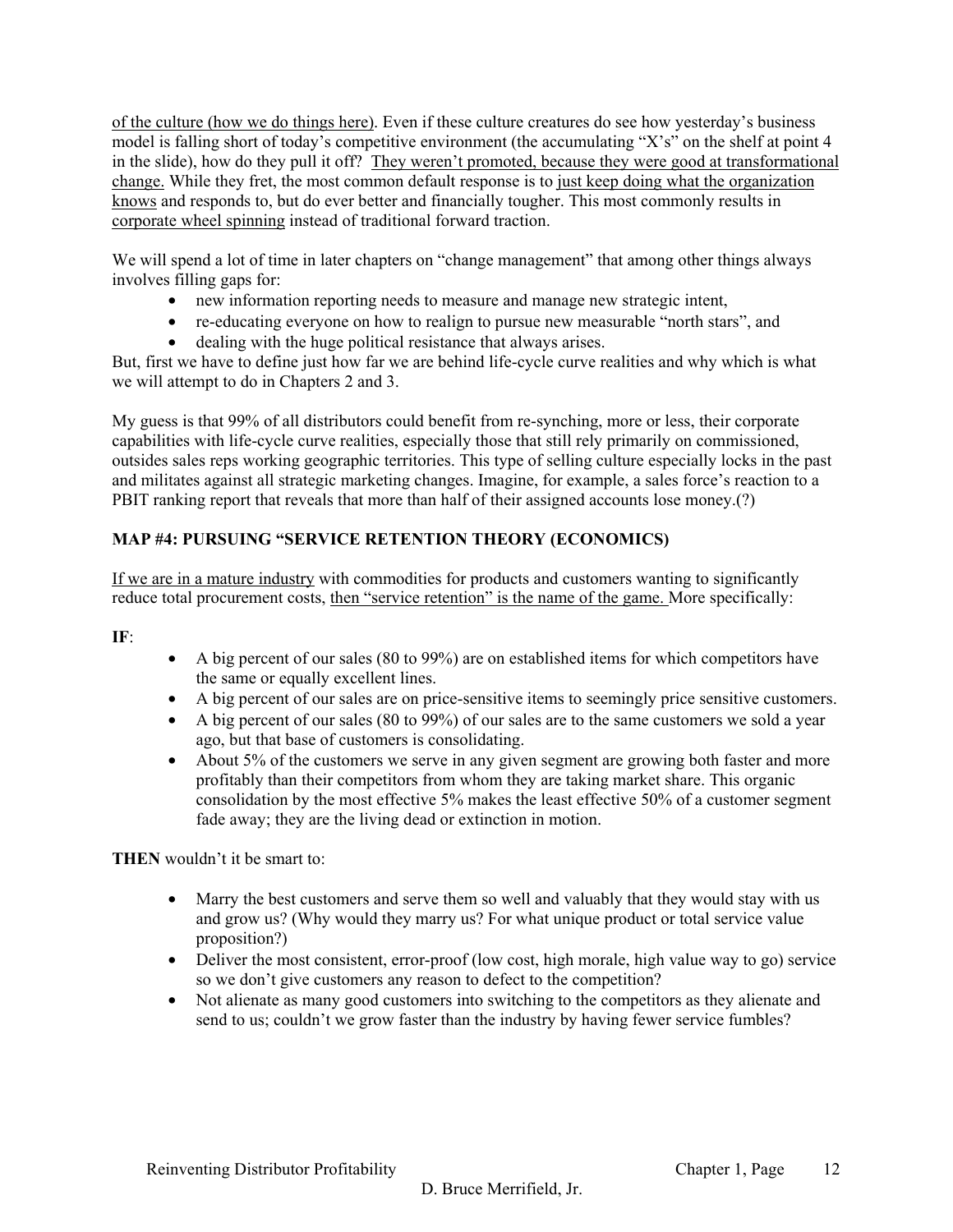Map 4



#### **SERVICE RETENTION THEORY**

Slide #4 above outlines how we could have less service fumbles than our competitors, so they drive more of their customers to us than we do to them for a higher net "retention rate" for existing, competitive, service-sensitive business. The chronological sequence of steps is:

- if we get and keep the right people  $(1, 2)$  then
- we can achieve best service  $(3)$  that will in turn
- retain (right, most profitable) customers at a better rate than the competition (4)
- with whom we can then grow systems (butterfly economics) (5) which will then grow profits and sales faster than the industry average (6).
- Feedback loops  $A F$  can all be positive, virtuous, self-refueling factors. Or, if we pay "fair" wages to get "average" turnover and service, then all loops can become negative, vicious deteriorating factors.<sup>9</sup>

This slide/theory does not tell us, however:

- How to attract and select the best aptitude, attitude employees.
- What a distribution location's best, historical customer niche(s) is.
- Who are the most profitable and fastest growing customers in the niche around which to retune "perfect service" and extra attention.
- What the exact, best total service formula is for each niche and strata within that niche assuming we can do lots more for super-profitable customers and something quite different with ones that are currently generating losses to convert most to profitability.
- How to measure, improve and sell those service formula metrics.
- Orchestrate a big service transformational change most effectively

The PBIT/customer and butterfly maps will help us to answer some of these questions. The other question points will require the "strategy sub-maps" touched on in the slide below that will be covered in subsequent chapters. For now just remember FedEx's motto summation: "People, service, profits".

**<sup>\*</sup>DIRTFT = do it right the first time** 

 $9^9$  For more on the service retention map and specifically feedback loops A-F, see our article on the subject at http://min.isisit.com/merrifield/articles/3\_7.asp.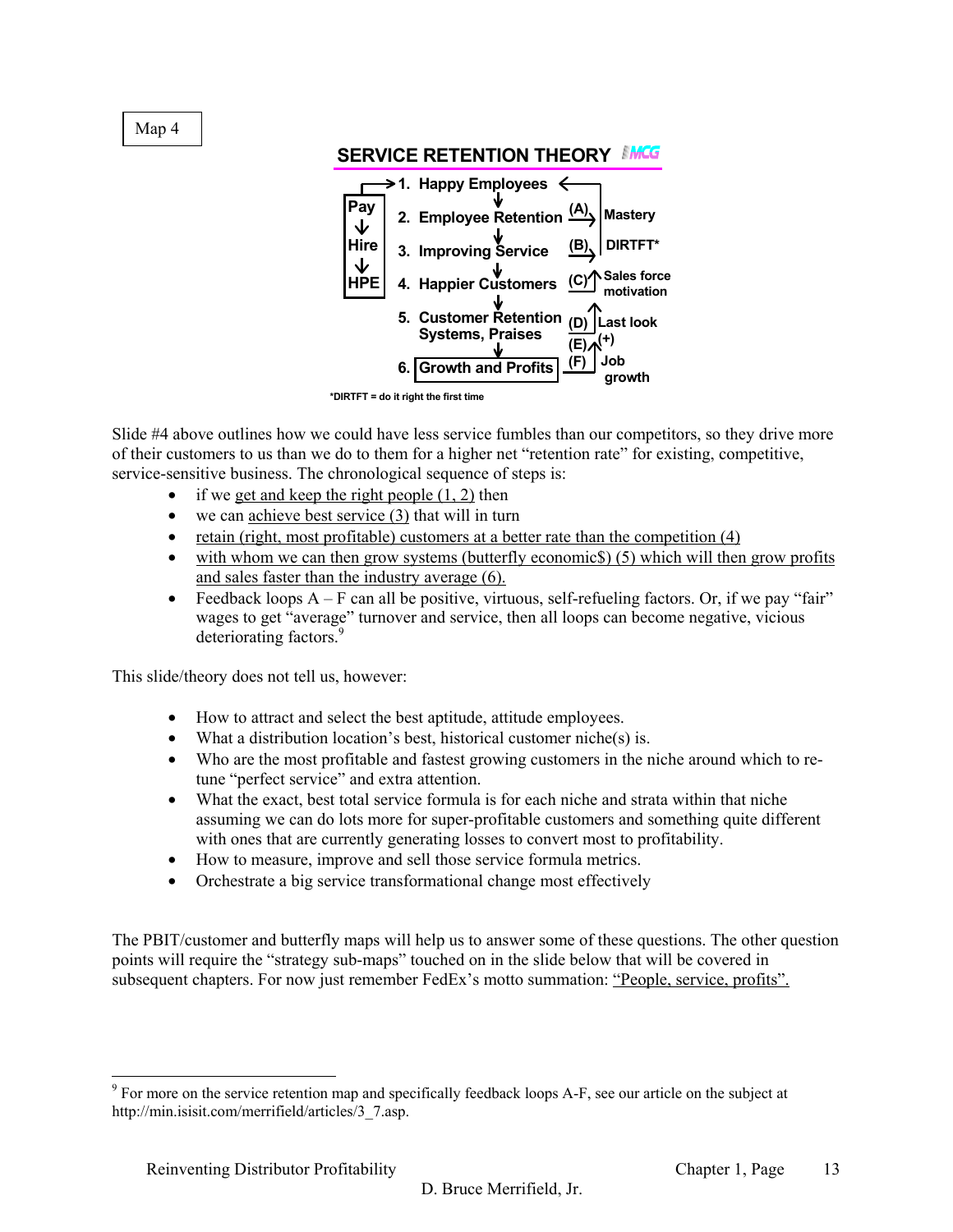#### **MAP #4.1 SUB-MAPS FOR SERVICE RETENTION**



Because the service retention map is the tip of several icebergs, the slide above identifies "sub-maps" and their chapters on the right hand side. There will be no subsequent chapter dedicated to just the "service retention theory" map.

#### **MAP #5: THE SERVICE VALUE IMPROVEMENT PROCESS (SVIP)**

Using our PBIT/customer ranking reports to identify the top 10 customers, we can then, with some artistry, begin to identify niches of customers that have homogeneous needs for both products and services. We must next visit a handful of the most profitable, progressive, demanding and/or untapped customers within that niche to elicit their help for going through the 8-step service value improvement process outlined by the slide below:



The steps are:

- Identify the most profitable/important customers in our #1 historic niche to..
- (2) ask them what we do that bothers them and how we can work together to lower their total procurement cost (TPC) to..
- (3) Get new insights for service process improvement to take back to share with the team.
- (4) Re-engineer our total service offering(s) for those customers to then...
- (5) Give them 110% of what they requested with icing; to then patiently let service retention dynamics win 50 to 80% of the most profitable share of the target customer niche.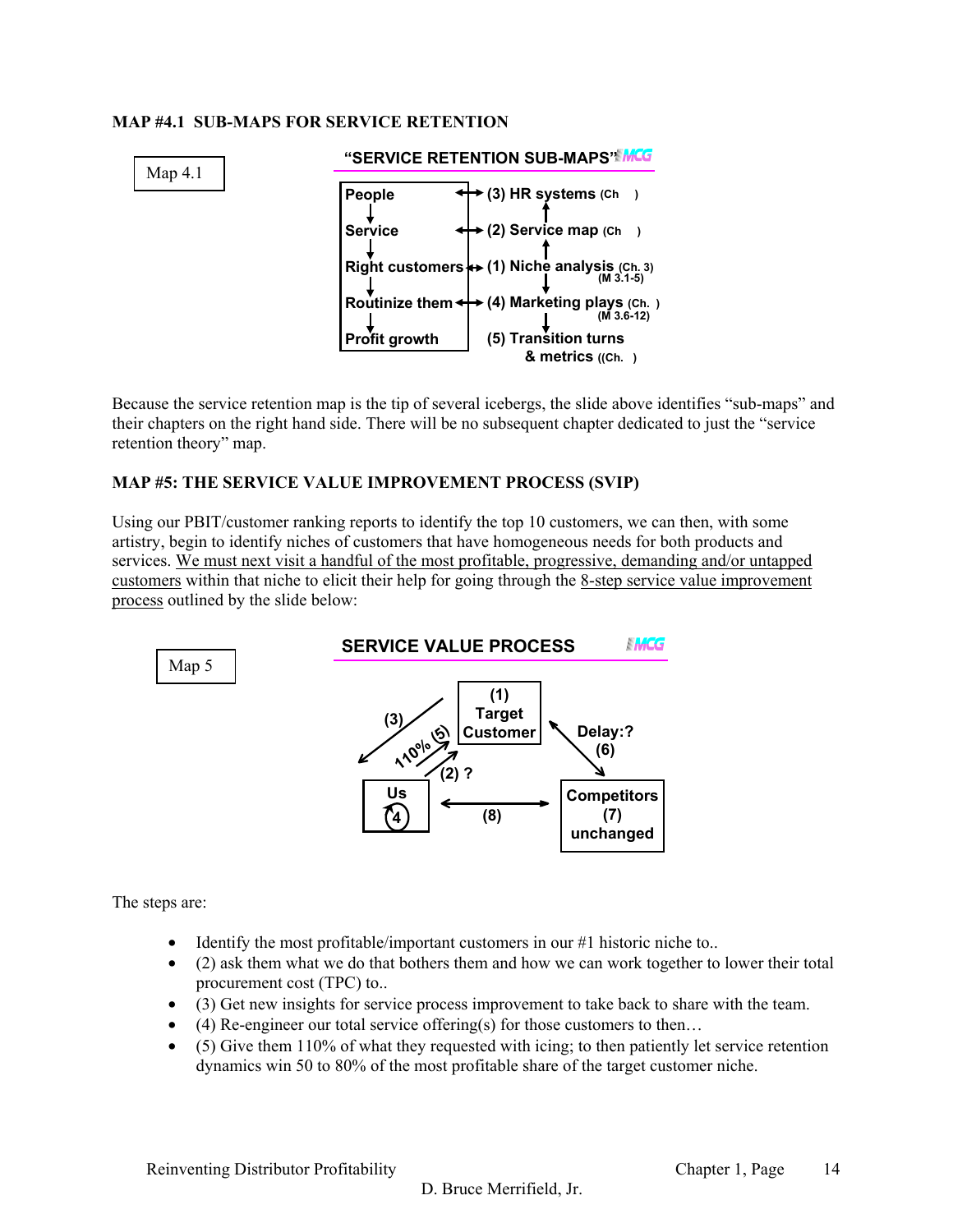- After a surprisingly long delay or perhaps never,  $(6)$  the competitor that losses the most niche volume may visit some formerly good accounts to find out what happened. Upon hearing about our next level, service innovations and execution, they will vow to match us.
- With a frozen culture mired in the past, (7) they can't match our services ("unchanged"), so they cut the price.
- $\bullet$  (8) We get last look  $+$ , because we have co-measured our unique ability to deliver the lowest TPC offering with the customer. We also have the lowest TSSC, because we have maximized butterfly economic\$. The competition exits the niche or may die altogether.

Point 8 hints at a big shift in how many people think about distribution economics. Instead of seeking a big share of product sales for a marketplace to bet some hoped for economy of scale (buy it better), we should pursue a big share of each customer niche (50 to 85%) that we target. This gives us an economy of scale and service performance for and within a tight scope of customers. The only way to have both a high, turn-earn factor and fill-rate level for a niche's common-need, basket of items is to dominate the sales for the niche. This concept will be revisited.

# **SUPPORT SLIDE FOR MAP #5: PUSHING THE "WHEEL OF LEARNING" #5.1**

When we take new service improvement ideas in-house (map #5; step 4), we have to re-invent our processes and skills to deliver new service offerings. Trying new stuff with a few customers on a colearning, experimental basis is the right first step. Succeeding with experiments does not guarantee that we will be able to easily scale the new service capabilities for many customers on a long-term basis at all locations. Employees will do new, extra things for a short time, but don't ignore the power of longerterm, collective passive resistance to kill any significant change effort.

To succeed even at the experimental stage will involve: confronting (unforeseen) problems; making honest, hopefully good mistakes; and more generally, pushing the "wheel of learning". These learning challenges are covered by the three support slides below (5.1-5.3).



The steps of the wheel are as follows:

- 1. Exploring opportunities raises questions (in this case for customer service improvement)
- 2. Theories for how we could work better together to grow the customers' profits emerge. These new service solutions might require us to re-tune basics or add extras (perhaps un-bundled for a fee), but the customer might want to see a prototype, a free trial or sampling.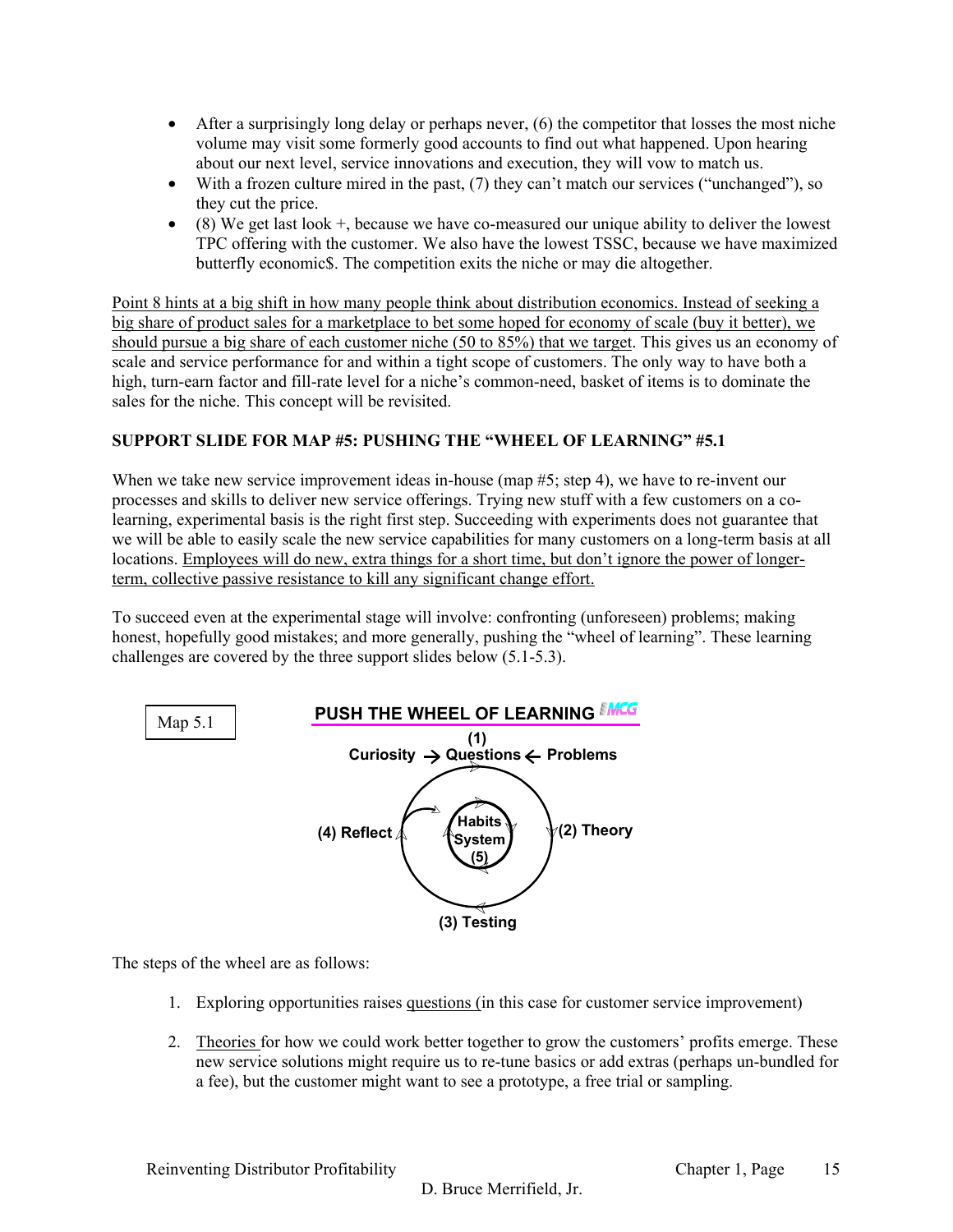- 3. Together we do a cheap, prototype test or experiment to learn by doing, to fail forward, to find the bugs, over-sights, etc.
- 4. We reflect on the experiment's results, we either move to new general questions #1 and start around again; or,
- 5. If the experiment is a partial, promising success, we move towards pushing the wheel (inside) for refinement. This would include:
	- Documenting measurable value
	- Proving good profitability for us
	- Productizing the offering to be able to offer it to others in the niche with initial customer(s) testimonials
	- Having new corporate systems, language and habits as a final result

**NEW PROBLEMS TO SOLVE**

# **SUPPORT SLIDE FOR MAP 5: NEW PROBLEMS TO SOLVE #5.2**

| Map 5.2 | <b>Problems</b> | <b>Solutions</b>                      |
|---------|-----------------|---------------------------------------|
|         |                 |                                       |
|         | 1. Known        | Known                                 |
|         | 2. Known        | Not sure                              |
|         |                 | 3. (Unknown surprises; opportunities) |

Whenever we go down a new, innovative path, we will run into three types of problems with three types of solutions that are listed above. It is the third group – total surprises – which can be either the most traumatic or fruitful depending upon how we want to look at them. If we are trying new stuff that has been directed and surfaced by the first four strategy maps, then the bigger the unforeseen problems, the bigger the eventual value possibilities and competitive barriers we will create if we can solve them.

The biggest problem with both pushing the wheel of learning and dealing with new problems is the fear that most people in a company will have with failing forward at new things. Most mature companies reward and promote people for:

- Fine-tuning the past
- Knowing all of the answers to the old questions and problems, and
- Keeping costs low by not trying anything new that might fail and cost more; experimentation resources and failures are not in the budget!

We will have to free up some slack time, talent and treasure; teach everyone why and how to make "good" mistakes; and, publicly praise (and even reward) those who do make good mistakes failing forward towards the new value creation goals. Tough tasks! Innovative activity led by "intrapreneurs" who are guided by effective strategies and the right strategic metrics all have to be present.<sup>10</sup>

 $10$  Learn about intrapreneurs and take a survey to see how innovatively capable you are at http://www.intrapreneur.com/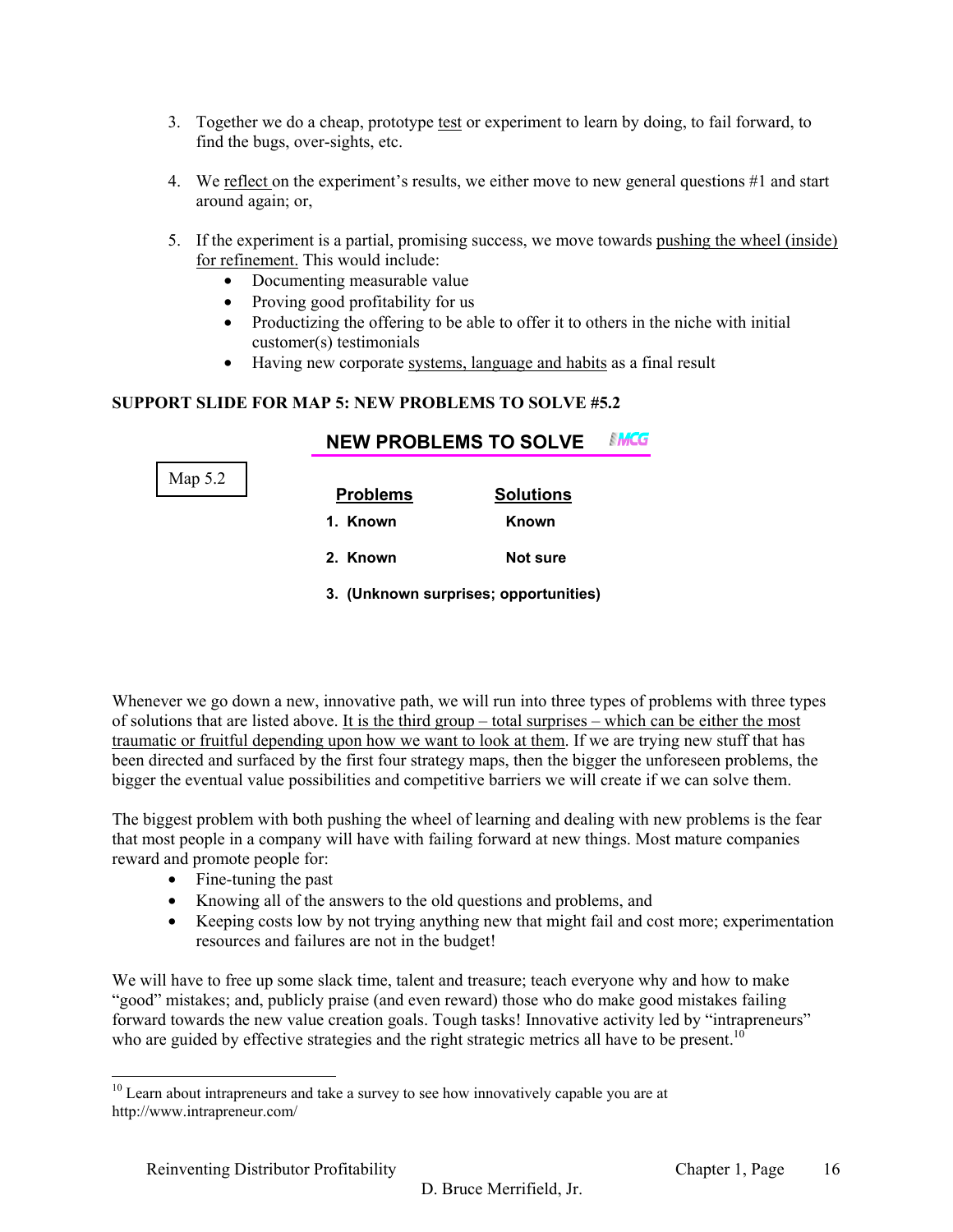# **SUPPORT SLIDE FOR MAP # 5: MAKING GOOD MISTAKES #5.311**

|         | <b>MAKE GOOD MISTAKES</b> |                                                                                       |  |
|---------|---------------------------|---------------------------------------------------------------------------------------|--|
| Map 5.3 | Plan it:<br>1.            | <b>Certify the benefits</b><br>Max. upside; Min. downside<br>Design a good experiment |  |
|         | 2. Do it:                 | Cheaply, carefully if possible                                                        |  |
|         | 3. Learn                  |                                                                                       |  |
|         | 4. Try again              | <b>Smarter</b>                                                                        |  |
|         | 5. Teach and role model   | "Good Mistakes"                                                                       |  |

This slide offers a full definition and cyclical process for making good mistakes and it can all be nestled into step 3 in the wheel of learning labeled "testing". A good mistake starts with:

- (1) Plan it. A good mistake should be the result of controlled, affordable (our worst-case scenario costs) experiment that is driven by a theory from the wheel of learning. The underlying theory should, in turn, be guided by questions about areas of opportunities surfaced by our strategic maps. We will get a lot more "lucky" if we fish (experiment) in the right strategic spots.
- (2) Do it. Cheaply and sooner rather than later to more quickly learn-by-doing and failing forward. Experiments should be done by can-do, open-minded, out-of-the-box-thinking intrapreneurs. Administrative, control-freak veterans who have to be right, on-time and onbudget won't have the spontaneity to see the surprise opportunities that emerge while messing around in the experimentation stage.
- (3) Learn from it. This is the one part of the full definition that every defender of the past will get right when asked to "define what a good mistake is". The answer is not good enough for reinventing an organization.
- (4) Try again smarter. Go back to the wheel of learning step for reflecting and then start the cycle over again.
- (5) Teach and role model both good and bad mistakes to encourage others to start to participate in step 1 with the right learning how to learn spirit.

# **MAP #6: STRATEGY FIRST, "ONE GOOD IDEA" LATER: THE KINETIC CHAIN**

The maps we have covered so far are collectively a lot more complicated to think through and apply, then going to industry meetings to find "the one good idea that will pay for the trip".

I don't want to knock "the one good idea", but rather encourage you to strategically re-shape good ideas before implementing them. Continue to go to industry meetings. It's important and fun to: absorb channel

l <sup>11</sup> For more on "good mistakes": see this article: http://min.isisit.com/merrifield/articles/5\_4.asp; see our "High Performance.." video module #5.8. For "how to praise publicly" see this article: http://min.isisit.com/merrifield/articles/6\_3.asp; or video module #5.2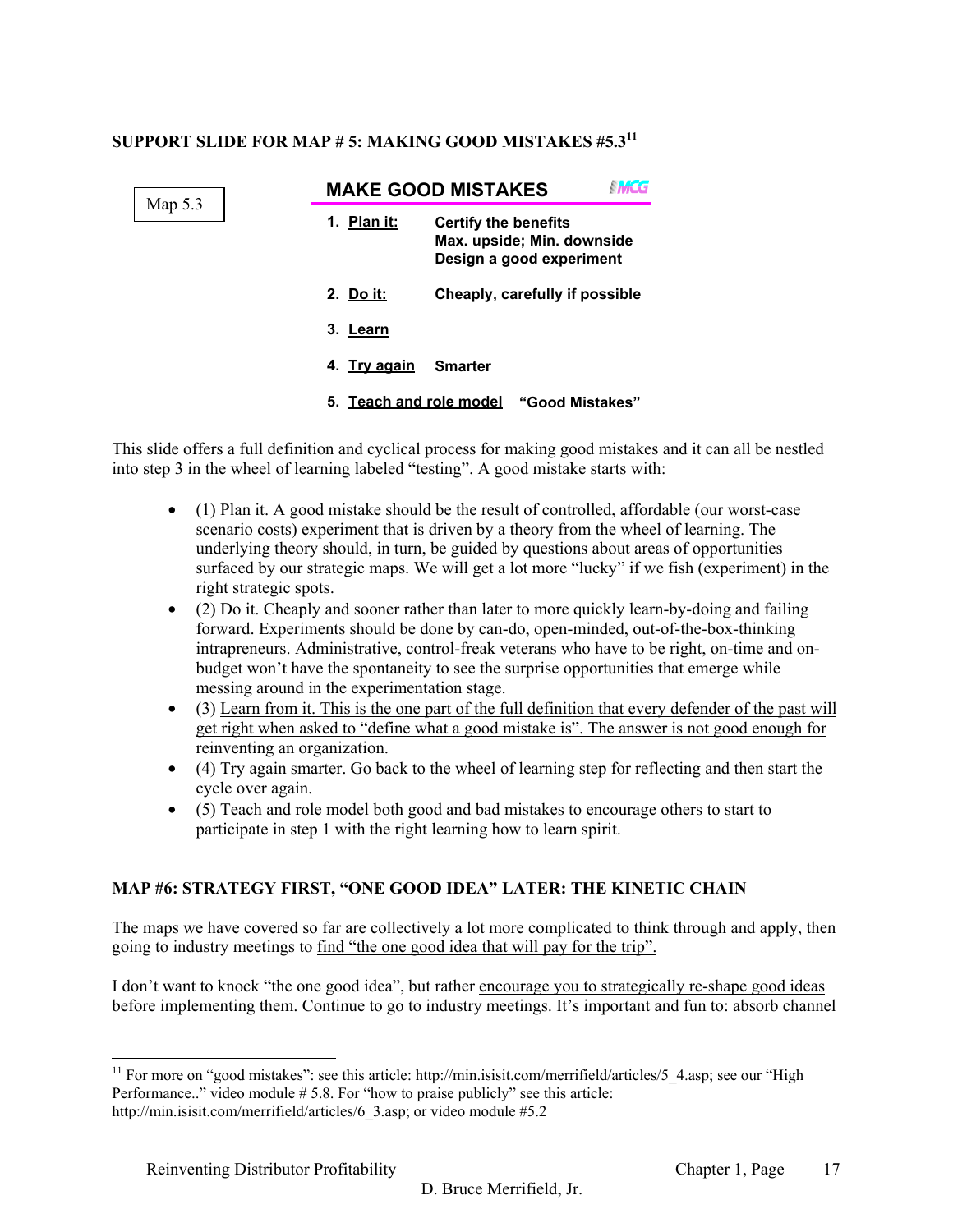news, grouse about channel problems with trusted, non-competing distributor friends and exchange ideas for dealing with daily pains. Pool problems and solutions; no one is as smart as all of us put together.

Here, however, are the problems with most "good ideas".

- If we do the same quick fixes as everyone else, aren't we surviving by only matching everyone else's reactive, cost efficiencies on the surface of our vaguely defined "good service" strategy? We are still not creating a unique value proposition that will support sustainable profit power.
- If these ideas do work, they are apt to deliver small, incremental efficiencies to a still generally ineffective strategy. By illustration, a new way to arrange the furniture on one of the decks of the Titanic might have enabled more passengers to enjoy prime time sun during the voyage. But, the ship's architecture and strategic route were still headed for disaster.

Our last strategic map in this chapter, "the kinetic chain for profit power", is a self-invented tool for putting new ideas to work in an integrated, well-aligned way to increase the odds for getting results.

| Map 6 | KINETIC CHAIN OF PROFIT POWER                                                 |
|-------|-------------------------------------------------------------------------------|
|       | <b>▶ Sustainable Profit Power</b><br>7. Incentives                            |
|       | 6. Tools<br>5. Education ( $\rightarrow$ Skills)                              |
|       | 4. Great People (apt. for "growing to")                                       |
|       | 3. Systems (simple, flex., friendly)                                          |
|       | 2. Strategy (vision, values, UMP, SCA)                                        |
|       | 1. Leadership (People)/Mgt. (Science)                                         |
|       | UMP - unique marketing proposition<br>SCA - sustainable competitive advantage |

I borrowed the term "kinetic chain" from sports motion theory. Pitching, tennis serving, golf club swinging, etc.; all involve a kinetic chain motion. To succeed with any business change, we have to make sure that, regardless of which of the seven step(s) we are trying inject something new, the idea is reshaped and re-balanced to be compatible with the steps below and above. Otherwise, everyone will try to make the new idea work for about two weeks, but then the strain from poor internal integration amongst all of the steps will force everyone to go back to business as usual while perhaps still telling management that "it's working OK".

Here's a brief explanation of the 7 steps for now.<sup>12</sup> From the minds of (step 1) manger/leaders comes an effective (2) strategy (influenced by this chapter's maps?). The strategies then force us to rethink all of our (3) systems<sup>13</sup> before we populate them with (4) <u>best people</u>. ("Systems make it possible, people make it happen")

<sup>&</sup>lt;sup>12</sup> We will visit many different aspects of the kinetic chain in later chapters. For a detailed article, check out  $#2.1$  at www.merrifield.com. It is also the subject of module #5.10 in my "High Performance" video.<br><sup>13</sup> For more on rethinking systems see http://min.isisit.com/merrifield/exhibits/processx.asp and module 5.11 in our

<sup>&</sup>quot;High Performance" video.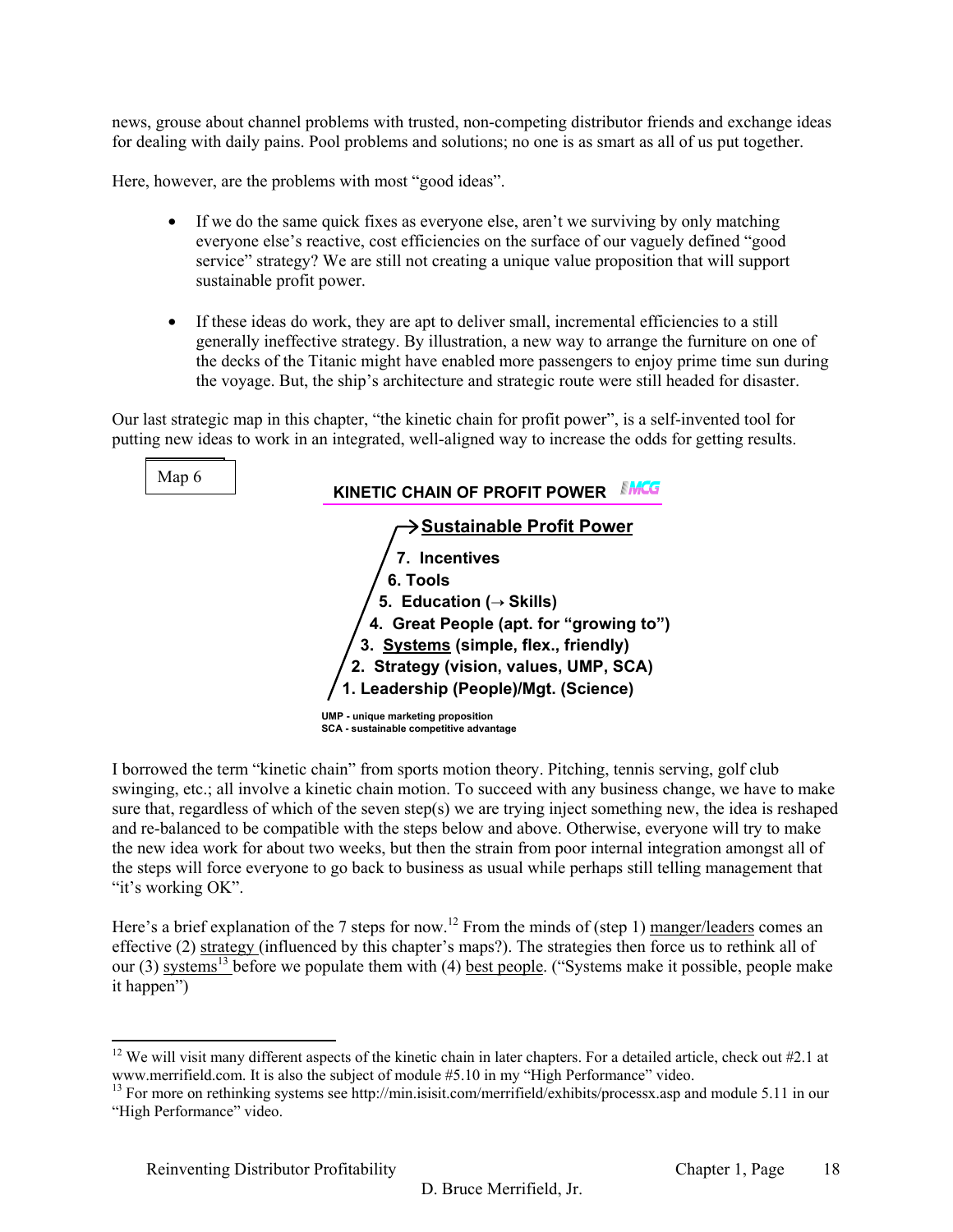If our personnel systems are re-designed to help us hire and keep the right employees, then our (step 5) educational investments, governed by steps 1-3, will improve the skills of our able people (4). Skilled, strategically minded employees can then get maximum value out of strategically selected and evolved (6) tools. Tools are anything the company can buy with cash as can any other competitor including buildings, inventory and infotech products.

"Incentives" (step 7), surprisingly to many, come last. If one of the first 6 steps is missing or out of alignment, then any incentive plan will generate excitement for about two weeks (as long as the average New Year's resolution) before normal activity resumes with residual lip service to the greatness of the plan. Most mis-aligned incentives will also force people to due dumb things that are at cross-purposes with what is best for all in the long run (more on this in chapter 2).

If the first six steps are aligned and effective, then things will happen with the only incentives being above average – wages, job security, pride and growth satisfaction. Additional incentives might well still be used as a back up spark plug or as a "fair gain share" distribution mechanism for premium profitability.

The kinetic chain model can be used several ways:

- It can be used as an implementation tool for integrating a "new", good idea into your business. Pinpoint first the one or more steps the idea is focused on. Then, chose the second of two theoretical choices. Don't plug the idea into the corporate body like any donated organ and watch it be eventually rejected. Instead, rethink the idea to be totally in tune with the steps below and above it on the kinetic chain. Sometimes when using canned software (a step 6 tool) we will have to re-adjust all of the steps underneath to mesh with the software.
- The kinetic chain can be a corporate reinvention tool. This book is aimed at helping the collective leadership (step 1) of the company to agree on how to rethink and act upon new strategic thought (2). There will be more on systems (3), people (4,5) and "strategic profit power reporting" tools (6) throughout. If it sounds complicated and stressful, it can be. If, however, everyone buys into the new strategic guidelines and management metrics, then steps 3 through 7 start to re-organize substantially on their own. We may stumble over new terrain, but as long as we are all believing in and following the same (new) North Star metrics we will reweave the corporate fabric with great, bottom-up involvement.
- The kinetic chain can help to define the differences between three levels of change: (individual or departmental) efficiencies, (strategic or process) effectiveness or transformation. Most "good ideas" tend to be aimed at steps 4 through 7, which, if they work, might help an individual(s) or a department become more efficient at what they have already been doing with less cost, a bit faster or a bit more accurately. As with re-arranging deck chairs on the Titanic, our vague strategy might still be a loser.
- Effectiveness results from re-thinking steps  $1 3$  and then letting steps 4-7 reweave themselves in light of better-defined strategic intent and new, North Star metrics. The six strategy maps we have reviewed are aimed at helping distribution companies become more effective.
- Transformation suggests radical change like crossing the country in a jet instead of a Conestoga wagon. Sometimes improving the effectiveness at a company can lead to a ripple of changes that adds up to a company-wide, supply chain or industry wide transformation.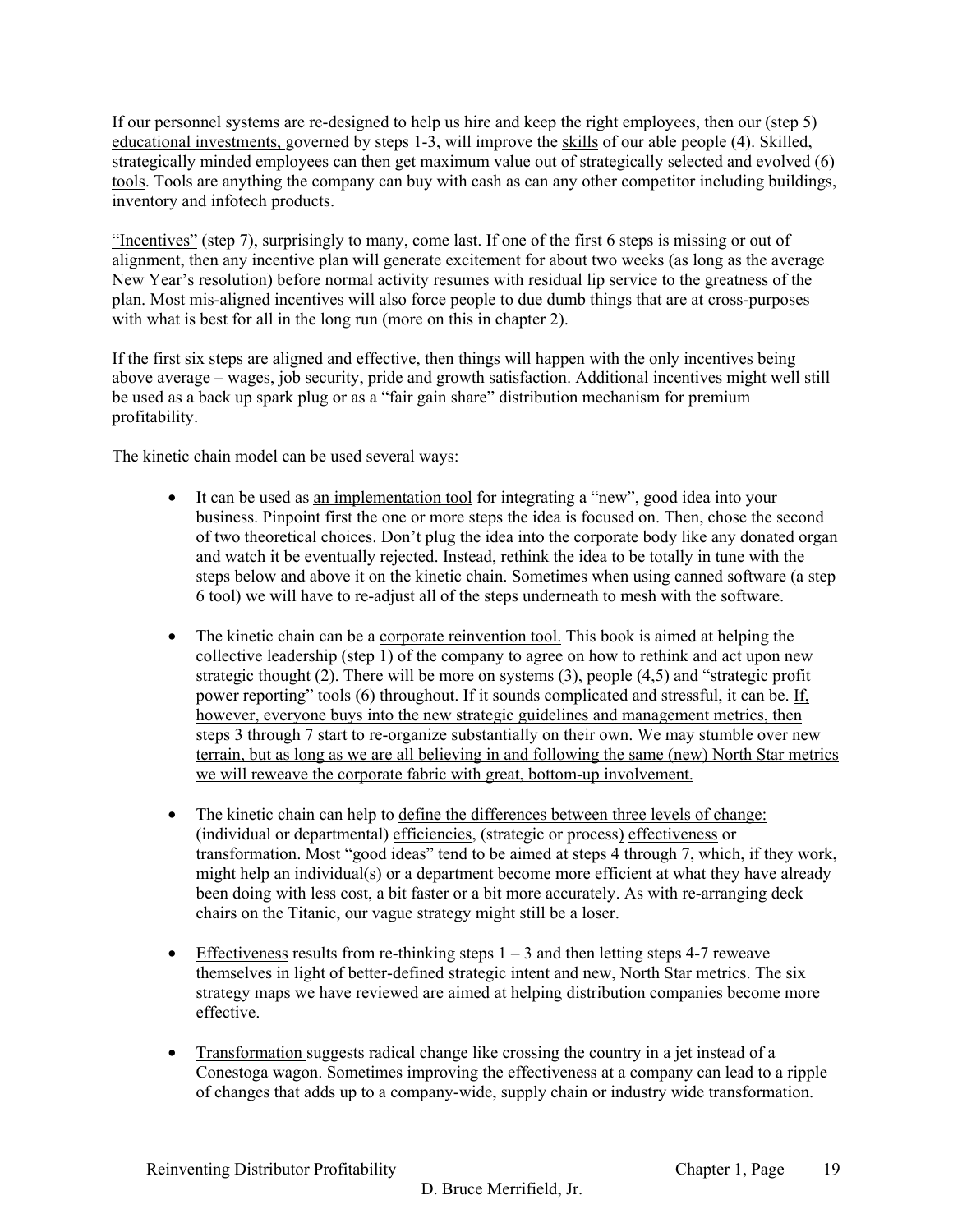Toyota's just-in-time manufacturing system started with one change in 1952. They succeeded in reducing the setup time on a 1,000-ton press from six hours to three minutes. Then, like dominoes, they re-engineered their entire plant based on what they learned from that first step. The "Toyota Production System" was the final emergent result over the next 10 years. Then, from '62 on, Toyota imposed their JIT production systems and new process metrics on their in-bound supply chain. The development of "lean manufacturing" transformed Toyota and eventually much of the manufacturing world.

• The kinetic chain can shed light on why both companies and channels resist change. Early in Chapter Three we will review the case of how Wal-Mart put "quick response" to work first in the mass-merchant channel starting in '83 and then in the grocery channel in '90 while most of the other competitors just dithered and withered. They just couldn't get their firms to use channel-wide strategy maps (step 2) and tools (step 6) like industry standards for barcodes, EDI and data warehouses.

## INTER-COMPANY, CROSS-LINKS RESIST TOP-DOWN CHANGE

Each channel player's kinetic chain is in a cross-linked, dynamic equilibrium with their most important channel partners' kinetic chain steps. In map 6.1 below, the horizontal, dotted arrows between the channel partners' respective 7 steps suggest how they not only influence one another, but lock one another in from changing.



The slide above is trying to depict the following points:

- Friendship commitments between management (step 1) and operational people (step 3) will resist adaptive environmental changes if those changes might strain the friendships by going against past promises or even relationship rituals.
- The shaded boxes are areas where the most inter-dependent connections will resist change the most. By example, systems (step 3) and people (4) involved in on-going replenishment of large product flow between partners could be big resisters to any type of product promotion or supply chain changes that management (1) might announce.
- Some influences are still overwhelmingly unidirectional. Manufacturers' product marketing strategy (step 2), educational offerings (step 5) and merchandising tools (5) are all pushed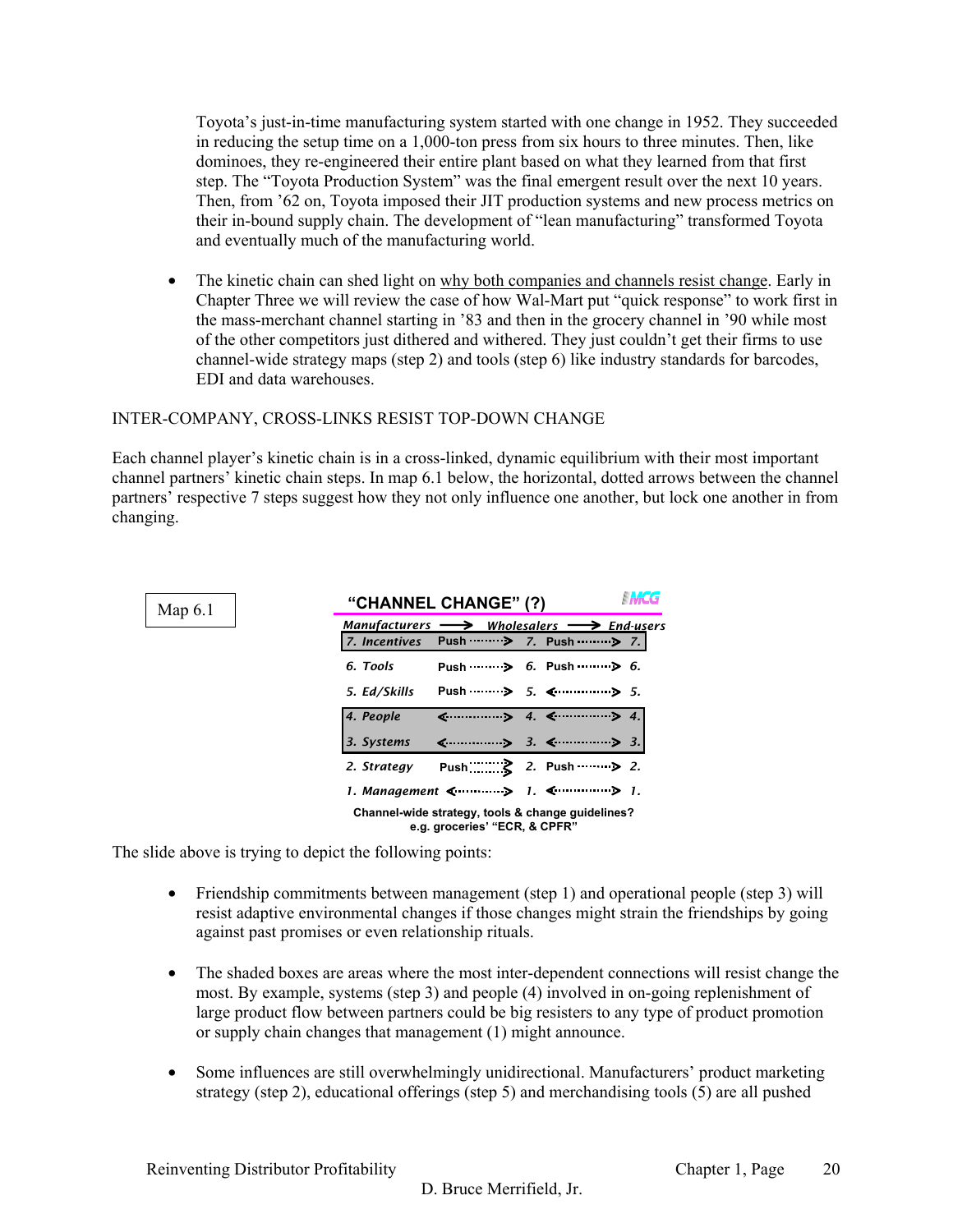through the channel often with big incentives (7) or subsidies for all downstream players. Wholesalers that grew up on exclusive franchise support have continued to push these influences on to end-users even though the franchise power has disappeared and big customers primarily want low-cost, demand fulfillment solutions rather than channel loading deals or new product pitches.

# CONCLUSIONS FOR THE KINETIC CHAIN

The kinetic chain is a powerful and versatile tool; we will revisit it often throughout the rest of the book. I know many people think that it is "too complicated", and yet it is still only a crude model for the dynamic complexity and inter-activity that goes on within companies within distribution channels.

Perhaps some best closing advice for using this model is to first focus just on steps 1 and 2. Does management (step 1) really want to reinvent their strategy effectiveness (step 2)? If so, then when the new strategy's new metrics are figured out, publish those metrics as the new North Star(s) along with the education of all the employees as to why the new strategy is in their long-term, best interest. Then, sign them all up to be part of the solution for reweaving steps 3 through 7 of the kinetic chain so that the company can move toward the North Star. Perfection and rapid progress isn't necessary; the company just has to move towards the new strategic ideals better and faster than the other competitors.

# **CASE STUDY: APPLYING THE SIX MAPS TO "ABC DISTRIBUTION"**

To improve our fluency with and ability to apply our six maps, let's see how the six strategy maps were applied in a sequential and integrated way in a disguised case study.

ABC Distribution has for years pushed an expanding array of supplier lines and SKUs to diminishing return limits of its geography and active account base. A few years ago, ABC's management found that they were working harder to have less fun and no profits. Their statistical profile at that point was: \$10MM in sales, 1000 active accounts, 250 suppliers, 10,000+ stock keeping units (SKUs), 8 outside sales reps and 34 total employees. There financial profile and performance stats included: no debt, breakeven profits, 3 turns on inventory, a 25% gross margin, 39 days outstanding on receivables and 73.5K in gross margins (or value added dollars) per employee.

They started their strategic reinvention process with a customer profitability ranking report (map 1) to discover that:

- the top 10 accounts generated \$64,000 in profits at an average of 8% PBIT margin;
- the bottom 20 accounts lost \$80,000 and included some big name, "good" accounts;
- 5 of the top 10 were all large firms that could be grouped into a certain segment of customers that probably bought a common-basket of items that another 50 A and B sized accounts in the same niche would probably also buy.

To do some quantitative analysis on the underlying butterfly economic\$ (map 2) for the 5 similar, super winners, ABC did a common purchased item analysis. They discovered that all 5 customers in the niche bought 100 of the same items, another 100 items were being bought by at least 4 of the 5 and 200 items were being bought by at least 3, etc.

The two reports above changed management's thinking about their source of profits. Fifty years ago, the company had a number of supply lines on an exclusive territory basis for which they did product

Reinventing Distributor Profitability **Solution Chapter 1, Page**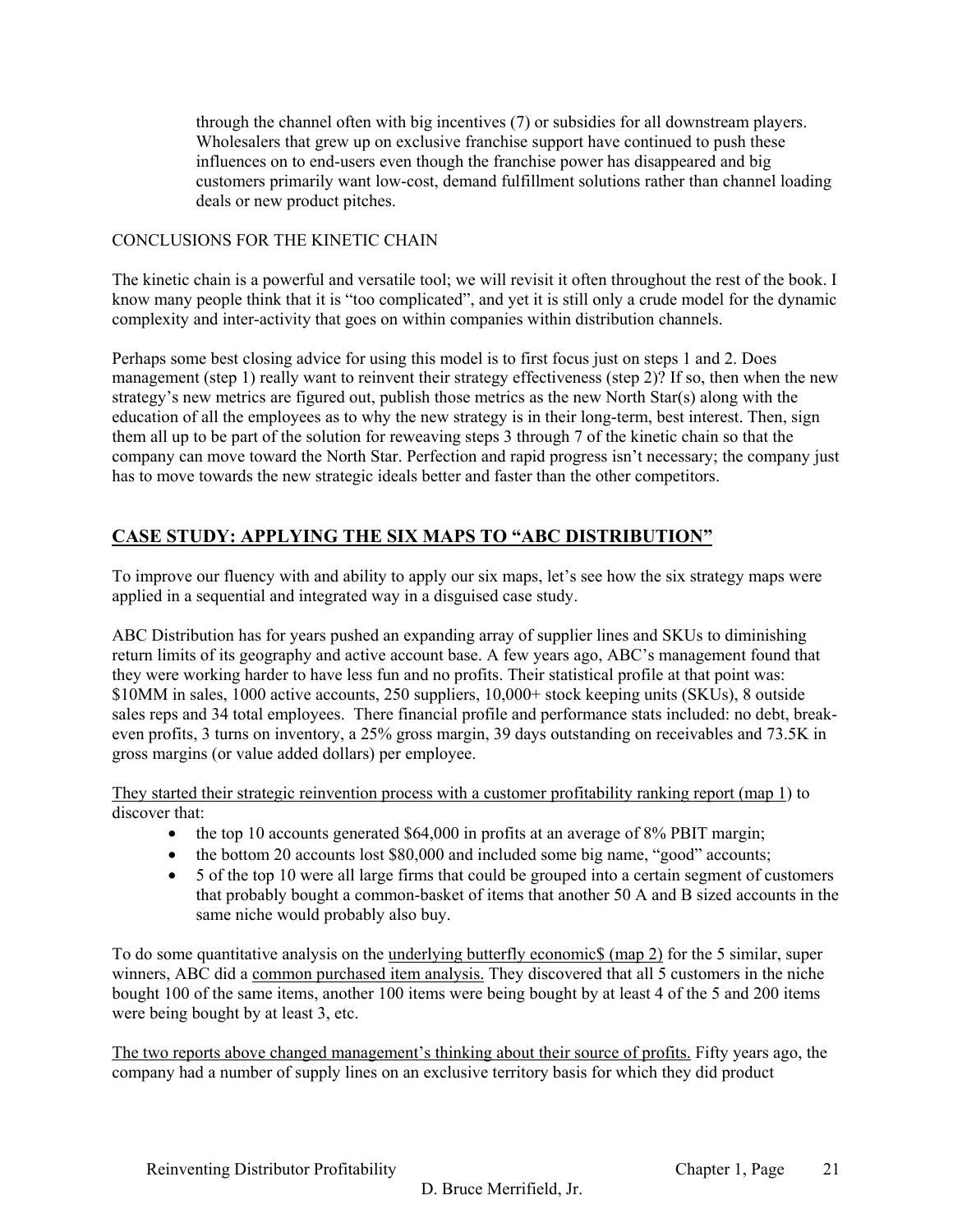promotional efforts to expand market sales. High turn x earn products sold in good volume were believed to be the source of profit power.

Management realized that somewhere along the way, the company had lost all of their meaningful exclusive product power and had unknowingly started to add items and sometimes suppliers to accommodate demanding, "best" customers. As a result of the common item analysis for their number one niche of customers, management concluded that at least within their #1 niche, they had a critical mass of similar customers buying a common-basket of items that made all of those items seem profitable. How much more opportunity was there to sell more of these common items to more of the top 50 customers in the niche? What was the best way to practice "retention theory" (map 4) with best accounts?

To both leverage butterfly economic\$ and retain/grow accounts in their number one niche, management reviewed their target fill-rate strategy for SKUs. They reasoned that fill rates for a one-stop-shop assortment of items is the cornerstone of good service, because on-time delivery, zero errors, etc. can't happen if goods are out of stock. They also questioned why they were trying to hit a 92% fill rate for inventory across ALL items, A's to D's. Why not invest in the top 500 common items for niche #1 to hit 98%+? They did the math and decided to beef up the "strategic niche's common items".

The higher fill rates had some interesting benefits:

- The average order size of shipments increased immediately while the number of small, extra orders for stocked out balances from elsewhere decreased. Productivity for order fulfillment personnel measured by gross margin/employee went up 15% in one month!
- Sales to the entire target niche climbed immediately due to the increased fill rates. Fewer stock outs was apparently increasing retention/penetration and decreasing defections. If two, local competitors going after the same niche have average fill rates of 99% and 92% respectively, what will happen to retention and defection rates over a period of time?
- Order fulfillment personnel morale climbed. They had to say "I'm sorry, we don't have it" to core customers less often. They were saying, "yes, we have it" to non-core customers in the same niche who were grateful. Less work, better numbers, better service pride and less stress all helped. They were the beneficiaries of working strategically smarter, instead of harder due to an unfocused strategy.

To better understand the needs of the niche that contained the 5 similar, profitable customers, management visited them and 5 others most like them for whom ABC was not the #1 supplier. The managers went through the value creation/improvement process (map 5) and identified a few service improvement wrinkles in addition to the fill-rate improvement strategy that would lower common customer frustrations and improve the customers TPC as stage 4 of the life-cycle map  $(\#3)$  suggested.

One of the wrinkles was determined to be an "extra service" that would be free to the top 5 profitable accounts, because they were already averaging an 8% PBIT rate when 5% would have historically been a dream. As an experiment, they decided to offer the extra service to 3 of the 5 most important target accounts in the niche on a limited free trial basis as an account-cracking tool. The other 2 prospects were dropped, because they had revealed an emotional commitment to another supplier. All other accounts in the target niche were initially projected to pay a fee for the service if they should eventually want it.

After the service improvements were co-created using the "push the wheel of learning" model (map 5.1), ABC had to change some service process systems and do some cross-training of personnel to fully support the new services and higher basic service standards that were to be hit. The PBIT/customer strategy had begun to change the processes in both the department and individual activities in the order that map #6 had predicted. Some employees grumbled, at first, about the changes and were slow to understand and believe that they along with everyone else could be better off in the long-run with these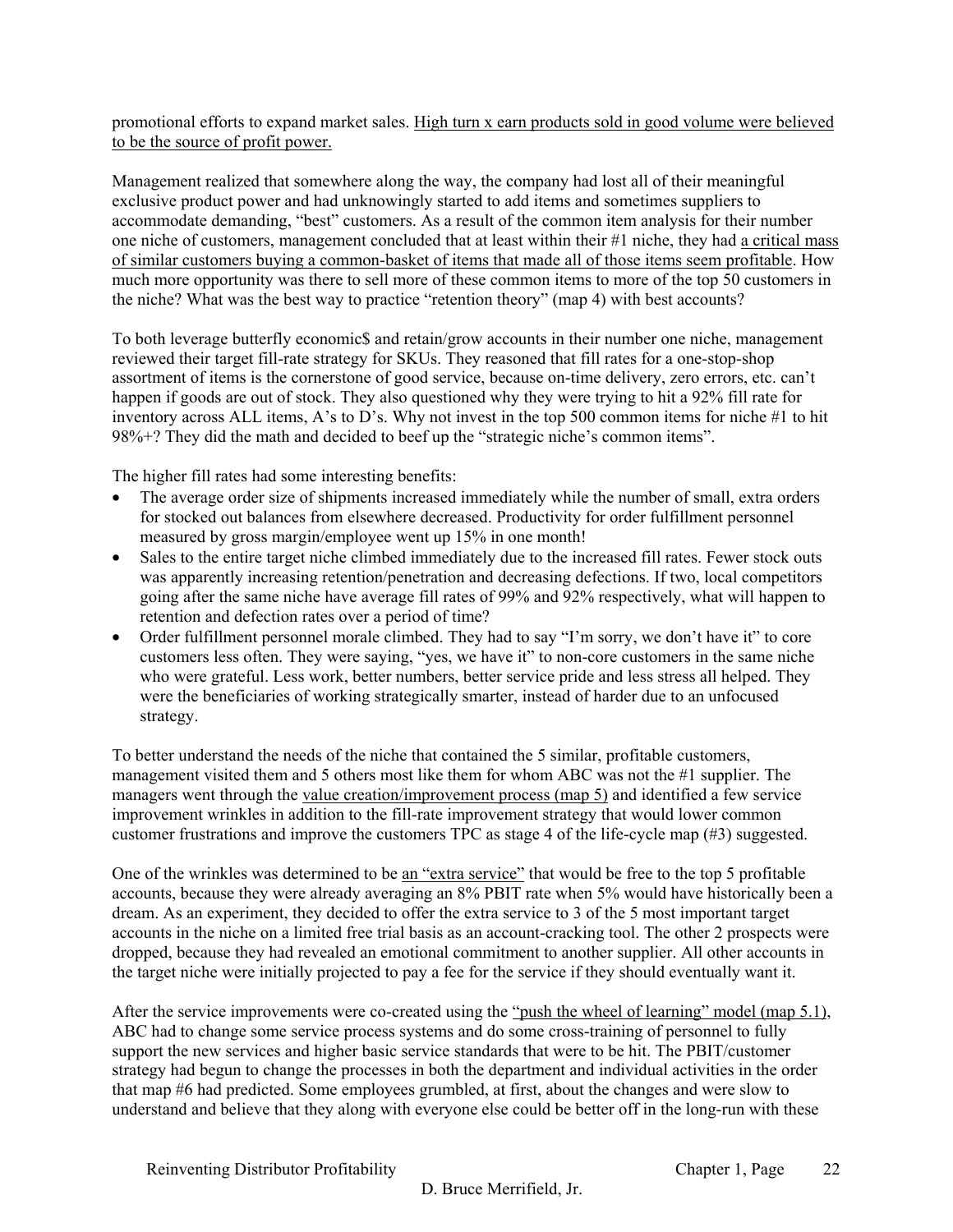efforts. But, good critical mass leadership and enthusiasm throughout the company helped to push the rest along.

All 8 accounts that were interviewed and still targeted were team sold for one year. The 5 most profitable accounts grew by 30% even though the sales reps assigned to these accounts had initially felt that "we are already getting all of the business". The 3 target accounts grew an average of 50% from a small base, but they kept on growing rapidly for the next two to three years until ABC had become their dominant supplier. The sales reps sold the next  $20+$  most promising customers in the niche the new service value story with heavy marketing support help to get strong, new penetration growth.

About 18 months after the service re-invention process had begun at ABC, a competitor's management team visited with the now lost 3 target accounts to find out why they had switched (Map 5; step 6). When the targets told them about the higher, guaranteed service standards and the new extras they were getting from ABC, the competitors vowed to meet and beat the service, but they never did. They offered, instead, more aggressive contract prices (Map 5; step 7). ABC got last look and kept the business without lowering the price, because they were still offering a lower TPC supply system in the minds of the customer (Map 5; step 7).

# **ABC's FINANCIAL RESULTS**

ABC's numbers started to improve immediately for a number of reasons.

- Sales started to grow faster than the industry due to service retention benefits.
- Profits grew much faster than sales because of the flow-through of incremental margin dollars from selling more old items to both old and new customers on a systematic, larger average order size.
- There were other, bigger, faster profit improvements that came from ABC addressing both the biggest losing accounts and the small order, small account opportunities, but those are other stories covered in later chapters.

# **CHAPTER CONCLUSIONS**

Most distributors are currently suffering from poor financial results, because of both a tough economy and dated, un-spoken strategies that are too far behind the life-cycle curve (Map 3). Learning how to carefully apply the six, strategy maps in this chapter will put many distributors on their own unique value creation path towards dominating one niche of customers at a time.

The competitors to the map users don't have to suffer. They too can focus on their most profitable customers who are apt to be in a different niche, because two players can't both be getting all of the business from the same, few best customers. Think of most product-defined distributors as decathaletes trying to be excellent in 10 different customer niches or events. If they all focused on their one best event at a time, 10 distributors with poor financial returns might become 7 with outstanding returns delivering much improved tailored service value to their respective targeted niches (events).

Three or so out of every ten distributors today would implode, because they currently are not #1 or #2 best service providers or market share owners in any of the customer niches that they serve. And/or, they will not be able to change, even though they may intellectually know what they should do. Their demise would be healthy for the industry, however, because there is too much excess distribution capacity in most channels.

With an overview of the strategy maps, we could jump right into more how-to measures for supporting our new strategies. But, many distributors would fail at their implementation efforts, because there are too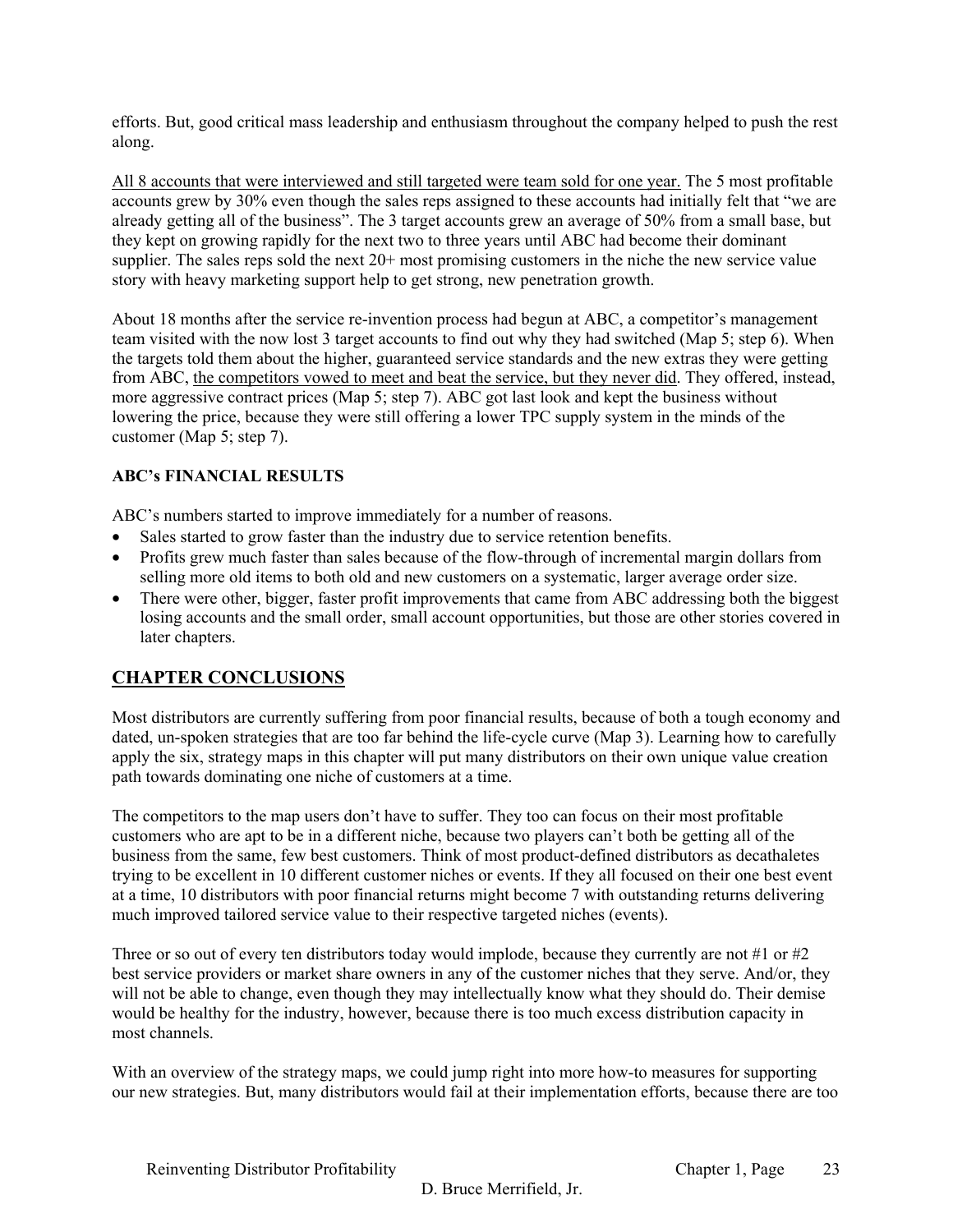many old, unspoken and conflicting emotions and assumptions carried by too many employees. Most employees might say that they understand and believe the new thinking, but their body language and their on-going cultural, habitual actions will support the old ways.

If we can't name, claim and defuse the deeply embedded habits that are holding us back, then we can not be receptive, intellectually or operationally, to the ideas in the rest of the book. If you work for a company that has tried change programs in the past unsuccessfully and generally knows how to be a lot better than you are doing, skim through Chapters 2 and 3. These chapters are dedicated to trying to systematically uncover those deeply embedded, un-spoken assumptions that worked so well 20 to even 100 years ago. If you find some themes that still exist in your business, write them down and start having some "dialogue" sessions with the still believers.<sup>14</sup> This process will evoke some negative emotions from some, but it will also allow big change for big gain to happen.

<sup>&</sup>lt;sup>14</sup> For more on "dialogue" sessions check out: http://min.isisit.com/merrifield/exhibits/Dialogue\_Exhibit.pdf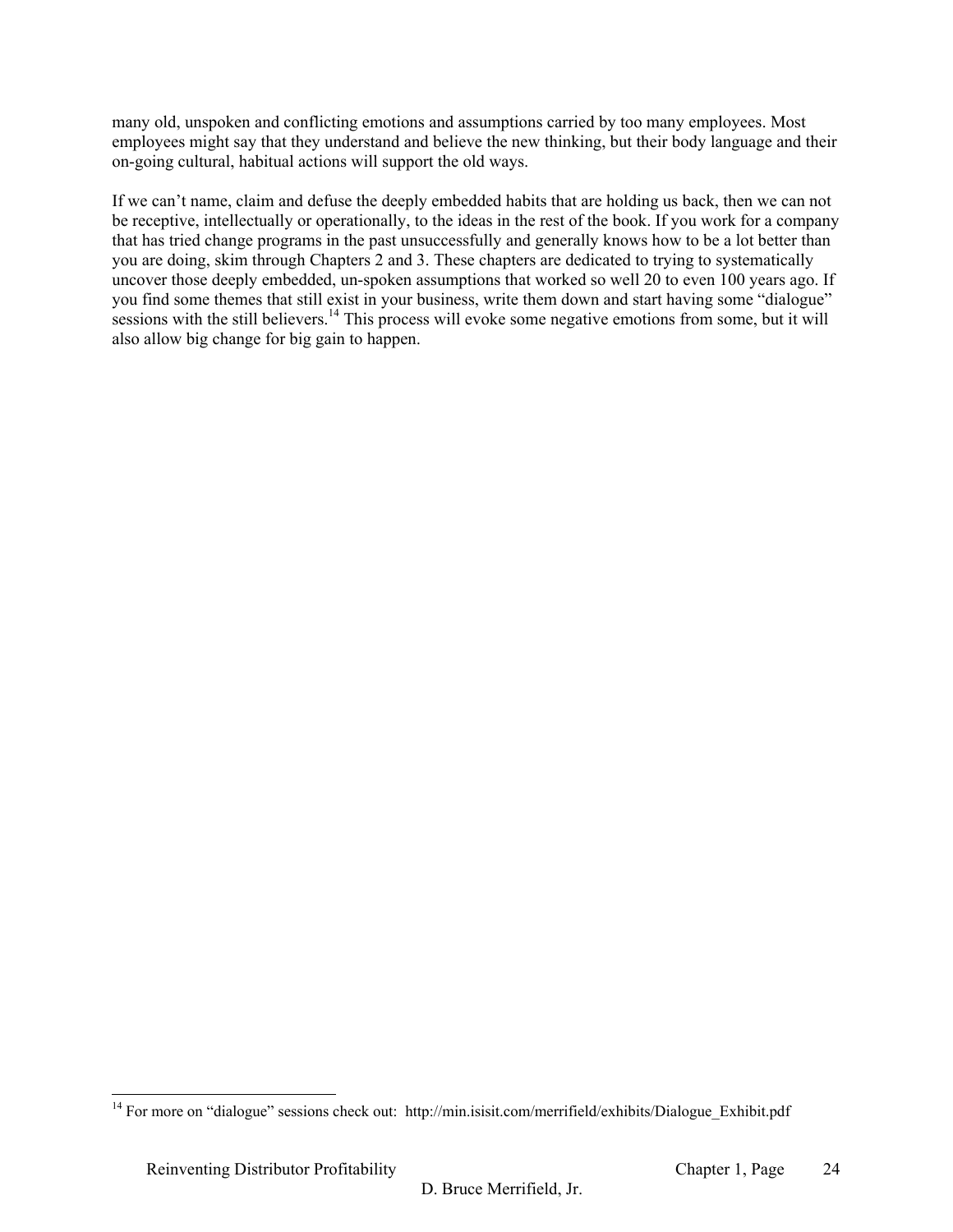# **CUSTOMER IQ QUIZ**

## **1. Do your profits come from your products or from your customers?**

(If you are an exclusive distributor for a powerful manufacturer that assures that you are profitable, even after selling lots of customers at a loss, the rest of this survey is still important. But, don't expect much luck with fighting the supplier about selling all customers on a profitable basis in order to sell, eventually, more total volume to fewer accounts while losing customers leave to sink competitors.)

## **2. Who are your "best" accounts? How do you define them? How do your customers?**

- a. Do you have economic boundaries for deciding which mode of selling they should currently be with? Outside sales, tele-sales, house/catalog/direct mail, or "whole-tail" cash-n-carry? (Levels "A-D" respectively)
- b. Do you sub-divide them by how much estimated operating profit you currently earn from them? Within the largest sub-group there will most likely be very profitable and very unprofitable customers; do all employees treat them the same or differently?
- c. Do you sub-divide customer segments and strata into why they buy (e.g. emotional loyalty, best total value, or pure price)?
- d. Do you give any weighting of importance to how fast a customer has been growing and how fast they are likely to grow over the next 5 years?

# **3. Do you agree or disagree with the following statements? Why or why not? How do you know?**

- a. The top 20 % of our most profitable customers could generate somewhere between 120 to 150% of our profits; the middle 60% may be breakeven; and the bottom 20% may costs us about 20 to 50% of our profits.
- b. The number of customers that are both high profit and high growth are very few, but they should make an enormous difference to us over the next 5 years if we can retain and further penetrate them.
- c. Two competing distributors in the same geographic area have the same sales volume. Both have about 20% of the total, product-volume, share of market from the view of their common pool of suppliers. Distributor A only has a third as many active accounts, but has an 80% share of their "number one niche of customers" that they have targeted (3x sales/customer). Distributor B, meanwhile, has promoted products to a more diverse, larger group of customers. Who might be more profitable? Why?
- d. If you agree with a and b, what is your company doing for the big winners, growers and losers?

#### **4. How do you define, measure and act on customer knowledge?**

- a. Do you measure retention and defection rates for your existing customer base?
- b. What are you doing to improve the retention rate of the right types of customers?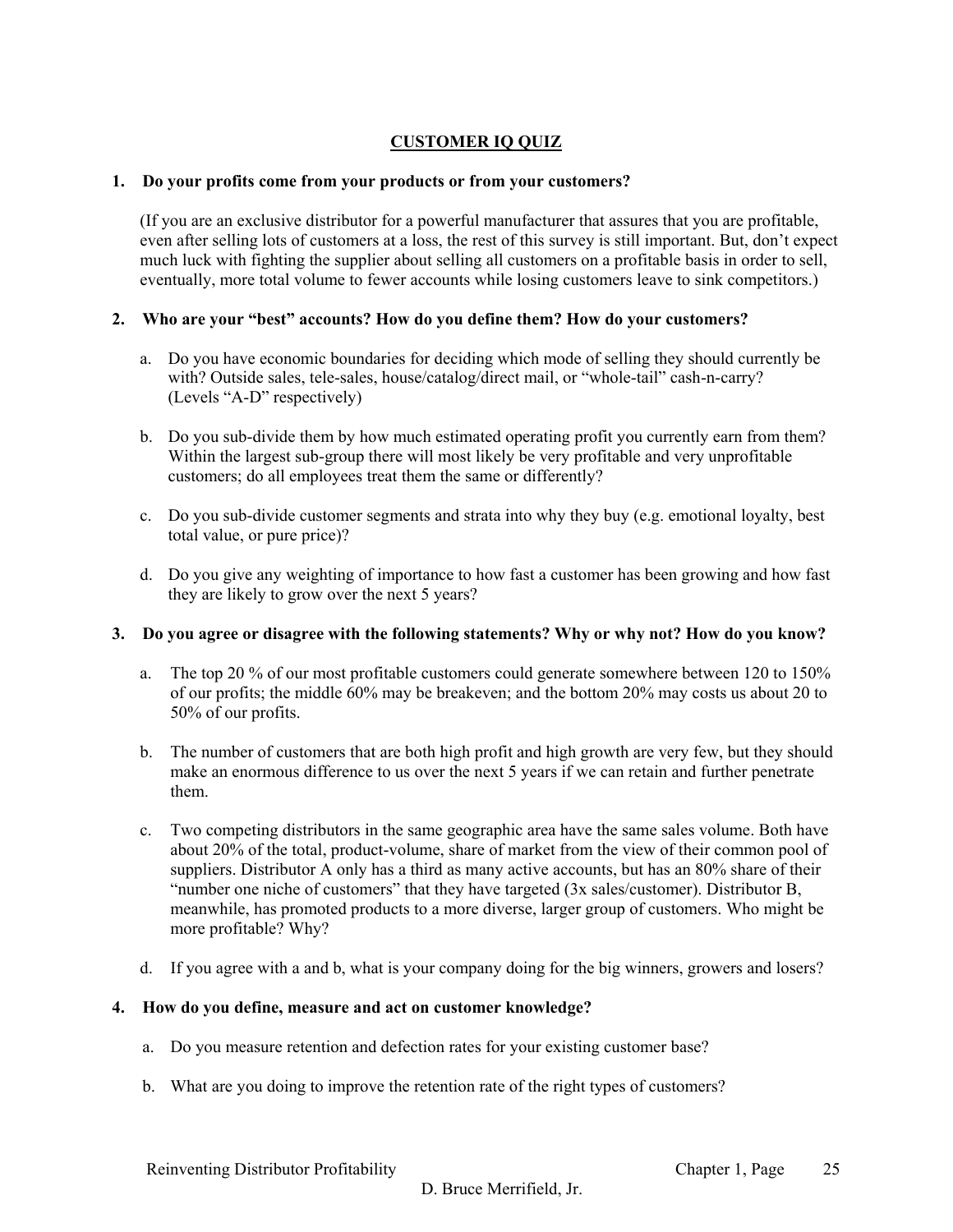- c. What are you doing to make losing customers either profitable or voluntarily leave for another supplier? Do you have a minimum profitability goal or level per customer per niche (strata)? How long do you allow for a customer's lack of profitability to be cured one way or the other?
- d. How do you continually research, strategize and cover as a team:
	- ♦ target accounts
	- ♦ most profitable accounts
	- ♦ biggest losing accounts?
- e. Who are the 1 or 2% of the customers in your number one niche that are the most innovative, demanding customers that will do experiments with you on new, service value ideas ("learning relationships", "co-created value")? What are the experiments that you currently have underway? What is the process for how you scale the winning experiments to more customers with similar need opportunities?
- f. Are there other types of either outsourced service providers or miscellaneous goods suppliers that are common to two or more of your most profitable, progressive customers? Can you:
	- ♦ strike a marketing alliance with those suppliers for your shared customer bases
	- ♦ buy them and introduce them to the rest of your similar customers
	- ♦ or, replace them with your own in-house capability?
- g. There are two ways to estimate what your share of a customer's total volume is. How do you estimate:
	- share of traditional products sold?
	- ♦ share of expanded supplier spend? (see "f" for a broader definition of customer spend)?
- h. Do you offer special considerations for smaller, profitable accounts who are totally loyal and cooperative with you?
- i. Who are your major competitors for your target niche(s)? What competitive edges do they have over you on a niche by niche basis? You over them?
- j. What are the top 3 specific attributes of your total service proposition to your most profitable, #1 niche customers that differentiate you from your toughest competitor according to your customers' assessment? How big an edge do you have for these attributes? How sustainable are these edges?
- k. What 40% of your total marketing support expenditures deliver only 10% or less of your target customers' perceived value benefit? How are you rethinking these poorly focused expenditures?
- l. Do you guesstimate what your total market share of each customer niche is? Why? Why not?
- m. Do you make simple, approximate lifetime profit stream valuations for key accounts?
- n. Who is the customer niche manager whose full time responsibility is to answer and solve all of the questions in item #3? Does this person have profit and loss responsibility for improving the niche's total performance?
- o. What would happen to the profitability and sales revenue levels of one of your target niches if you raised your prices 1% on average across the niche?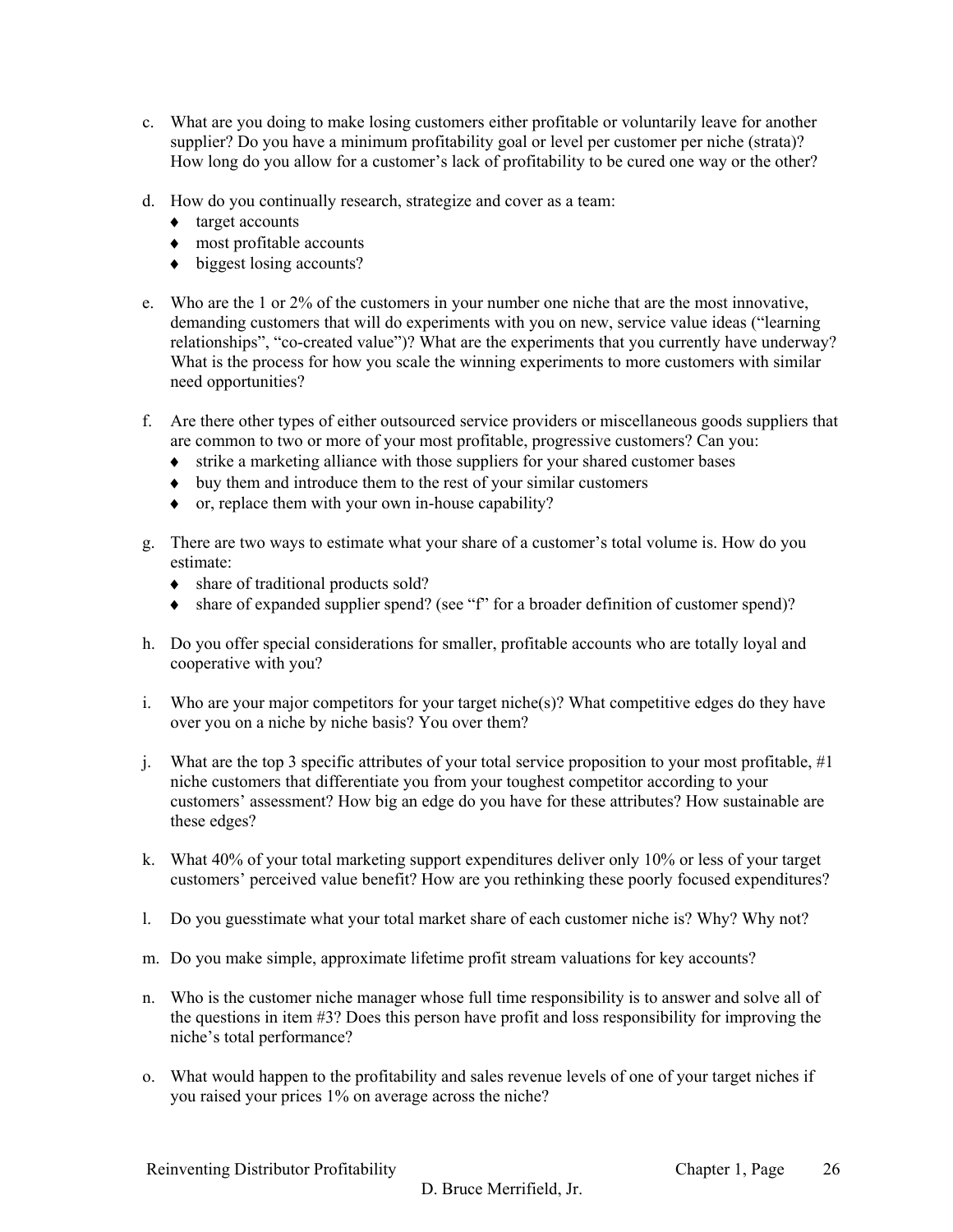## **5. For getting all employees to be part of the total service value improvement solution ("alignment"), do they know the answers to these questions:**

- a. Describe in detail our number one target niche of customers?
- b. Who are the five most profitable customers within that niche (by memory!)?
- c. What are the exact service metric goals to be achieved to become the best "total value" supplier to that niche?
- d. Define what "lowest total procurement cost (TPC) value" is? How can we offer the lowest TPC if our price is higher than a competitor's?
- e. How do distributors lower the end-users "total procurement cost" if our price to the enduser is higher than a direct purchase? And, how do distributors lower the "total sales and service costs" for suppliers so that they shouldn't want to sell direct?
- f. Why is the answer "yes" to whatever a most profitable or target account may request of you? How have you been trained and empowered to see and hear opportunities to help do extra effort, delightful acts for these customers?
- g. How are high pay for your job niche and long-term career security and growth paid for by high service value productivity for which you are part of the solution?

#### **6. To support the company's effort to marry the right, growing customers within a commonneeds, target niche of customers, what is top management doing to**:

- a. Have information systems that measure customer profitability and service metric scores that:
	- ♦ force top management discussion about changing traditional mindsets and practices to reinvest the company's resources into more profitable practices?
	- $\bullet$  (when eventually shared with all employees) will help everyone to re-align on a daily disciplined basis and create sustainable customer service value and profit power?
	- ♦ will allow the company to truly put profitable customers at the center of the business instead of just continuing to talk about it?
- b. Help traditional managers "comfort-zone" and have "dialogue" about switching from a product/sales/geographic volume driven, promotion culture (and metrics and incentives) to one that is re-organized around retaining and better targeting profitable customers within one niche at a time?
- c. Educate all employees about the inter-related opportunities of:
	- $\bullet$  customer profitability insights
	- ♦ better customer segmentation
	- ♦ better definition of "service value" for the right customers
	- ♦ how to achieve higher productivity through better strategic value creation and marketing to reward all stakeholders ever better